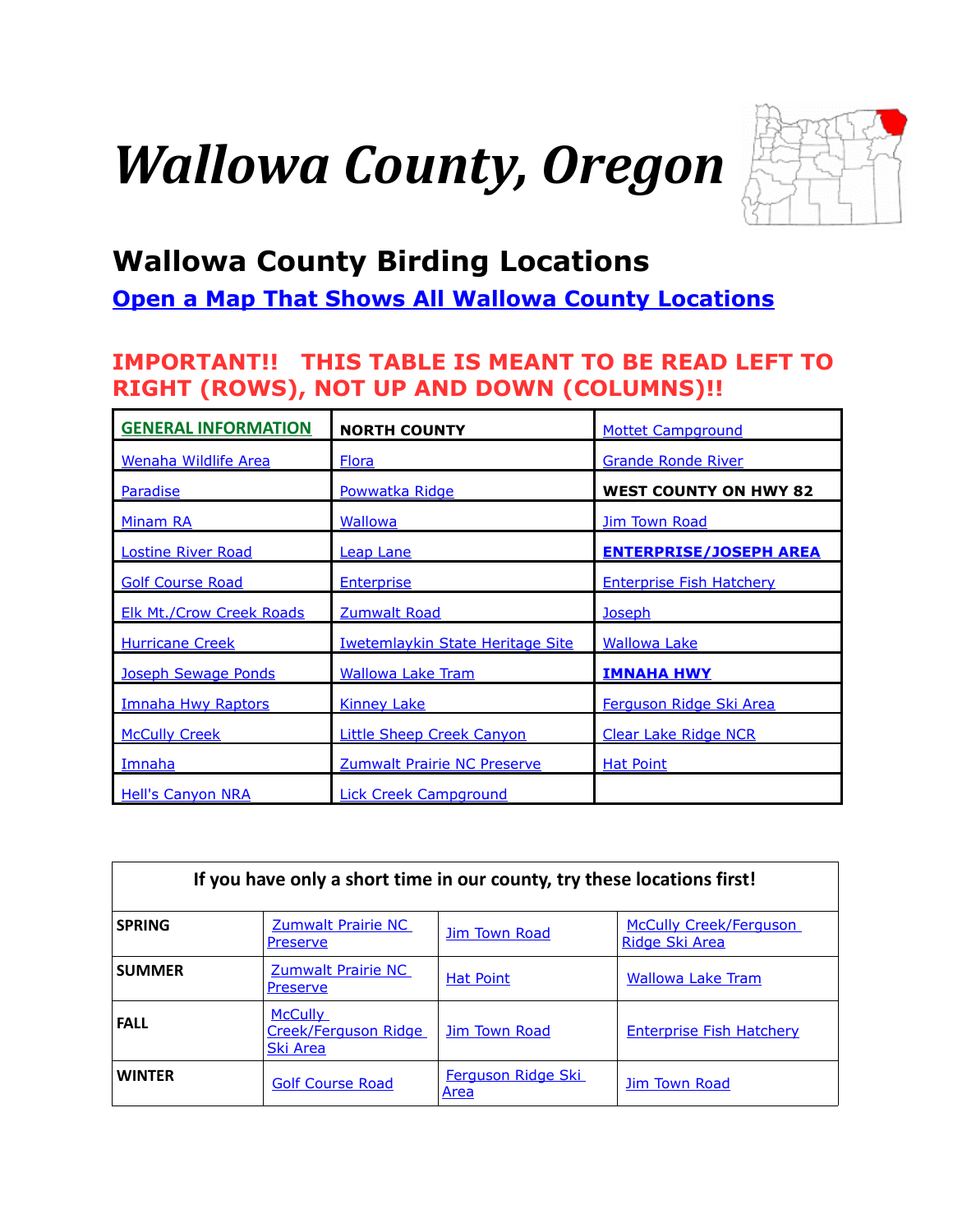<span id="page-1-2"></span>**Authors/Editors**: Mike Denny, Kyle Bratcher, Chuck Gates, David Trochlell **County Seat**: Enterprise

**County Size**: 3,152 Square Miles

**High Elevation** : Sacajawea Peak (9,838 feet)

**Rarities** : White-tailed Ptarmigan, Sharp-tailed Grouse, Yellow-billed Loon, Cattle Egret, Stilt Sandpiper, Gyrfalcon, Snowy Owl, Boreal Owl, Scissortailed Flycatcher, Yellow-billed Cuckoo, Brown Thrasher, Cape May Warbler, McCown's Longspur, Rose-breasted Grosbeak, Rusty Blackbird, Little Bunting

**Top County Lister** : Frank Conley (288) **Year List Record** : Frank & Sue Conley 2003 (224) **County Contact Person: Email [Kyle Bratcher](mailto:Kyle.W.Bratcher@state.or.us)** 

**[return to the top](#page-0-0)**

## <span id="page-1-1"></span>**Mottet Campground [return to the top](#page-0-0)**

**DeLorme (copyright 2001)** Pg 87 A-5 DeLorme (copyright 2008) Pg 75 A-6 **geographic coordinates** 45°52'09.9"N 117°57'55.4"W [\(45.869430, -117.965387\)](https://www.google.com/maps/place/45%C2%B052)

#### [View A Google Map](http://maps.google.com/maps/ms?hl=en&ie=UTF8&msa=0&msid=108036481085398338899.00047900d408ec01786c6&ll=45.848891,-117.295532&spn=0.821687,2.108002&z=10)

**Location:** From Tollgate and HWY 204, take FSRD 64 towards Jubilee Lake. Look for the end of the pavement on FSRD 64 (this is uphill from the Bald Mountain overview, looking down the Looking Glass Creek Drainage). Turn left here on FSRD 6403 (Kendall Skyline Rd. 45.786611, -118.045772) and follow it 12 miles to Mottet Campground.

**Habitat and Birds:** This is a super camping and birding site. There is an outstanding, clean, flowing ice( the water is so cold that it hurts to leave your fingers in it) spring here. This is where you enter the high wet cold forest of the Northern Blue Mountains. You are at 4988' and there are many huckleberries in late July along FSRD 6403. Drive slowly to save your car and to listen for birds. Here you can find Pileated Woodpecker, Ruffed Grouse, Mountain Bluebird, BOREAL OWL in Sept.-October, Black-backed Woodpecker, American Three-toed Woodpecker, Red Crossbill, Townsends Warbler, Northern Goshawk and loads of butterflies in July and August. This is an outstanding site to spend a three day period in mid to late June. There are Black Bears and there are lots of interesting plants and flowers.

# <span id="page-1-0"></span>**Wenaha Wildlife Area [return to the top](#page-0-0)**

DeLorme (copyright 2001) Pg 87 A-6 DeLorme (copyright 2008) Pg 75 A-8 **geographic coordinates** Large Area

[View A Google Map](http://maps.google.com/maps/ms?hl=en&ie=UTF8&msa=0&msid=108036481085398338899.00047900d408ec01786c6&ll=45.848891,-117.295532&spn=0.821687,2.108002&z=10)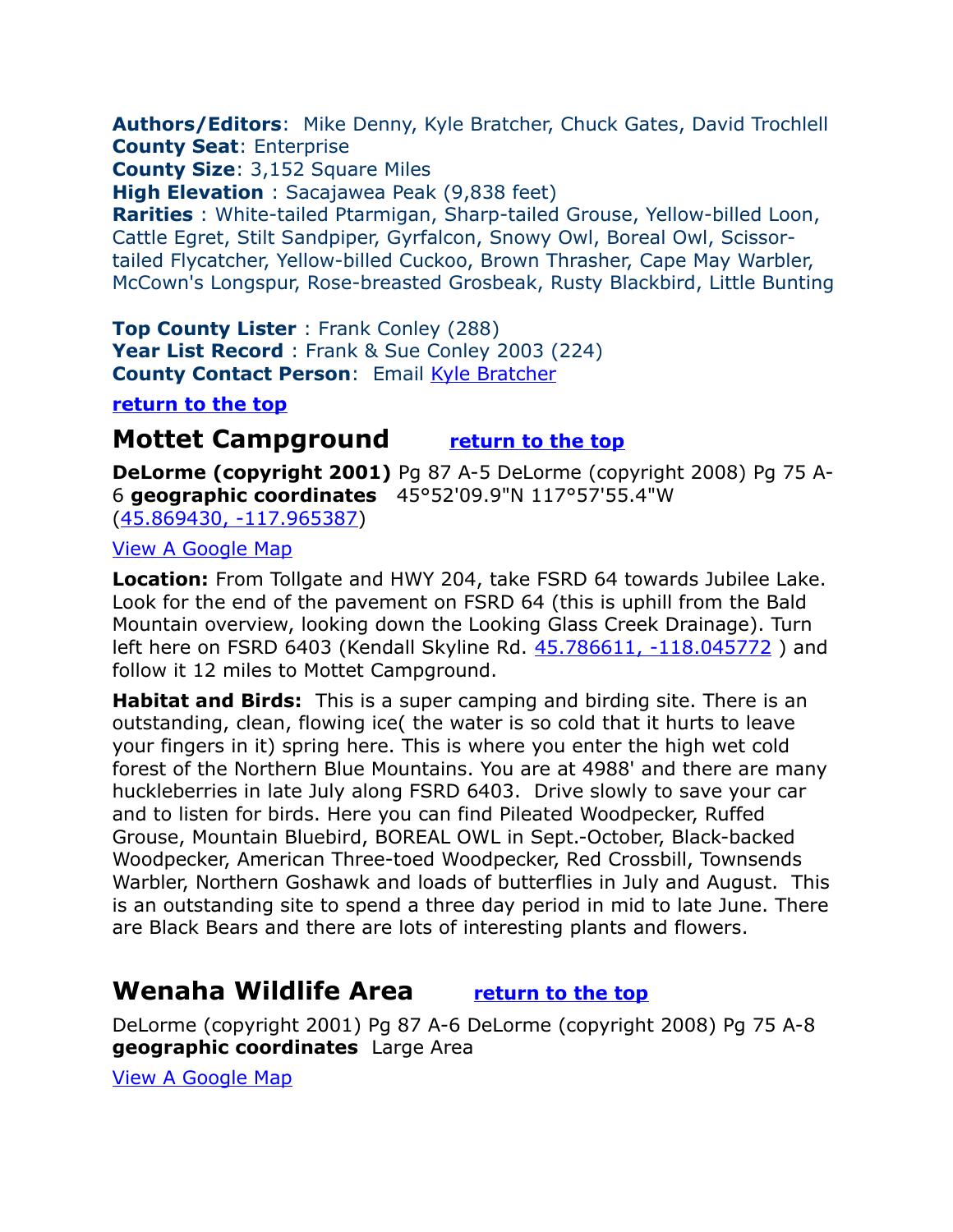**Location:** From Enterprise take Hwy. 3 north 35 miles to Flora Junction. Proceed through Flora and follow signs for 13 miles including eight miles of very steep, narrow, gravel road to Troy. Cross the Wenaha River and bear right at the first "Y." Continue up a steep, narrow gravel road to the first left onto Eden Bench Road. The wildlife area starts at the first cattle guard and continues on both sides of the road for nine miles to the Forest Service boundary. Eden Bench Road goes through 1.5 miles of private property marked "no trespassing." Eden Bench Road turns into Forest Service Road 6212, which intersects Forest Service Road 62. Turn right on Forest Service Road 62 to return to Troy. These roads are not recommended for passenger car use.

**Habitat and Birds:** [ODFW Website](http://www.dfw.state.or.us/resources/visitors/wenaha_wildlife_area.asp) This area consists of open pine habitat that is great for woodpeckers including Black-backed, White-headed and Lewis's. Chukar are present on the steep slopes overlooking the Grande Ronde River and Gray Catbirds can be found in the thicker brush.

# <span id="page-2-1"></span>**Grande Ronde River (Troy) [return to the top](#page-0-0)**

**DeLorme (copyright 2001)** Pg 87 A-7 DeLorme (copyright 2008) Pg 75 A-8 **geographic coordinates** 45°56'46.5"N 117°27'04.9"W [\(45.946261, -117.451350\)](https://www.google.com/maps/place/45%C2%B056)

#### [View A Google Map](http://maps.google.com/maps/ms?hl=en&ie=UTF8&msa=0&msid=108036481085398338899.00047900d408ec01786c6&ll=45.848891,-117.295532&spn=0.821687,2.108002&z=10)

**Location:** From Enterprise take Hwy. 3 north 35 miles to Flora Junction. Proceed through Flora and follow signs for 13 miles including eight miles of very steep, narrow, gravel road to Troy. From the bridge over the Grande Ronde River, you can travel both north and south along the river.

**Habitat and Birds:** Habitat along the Grande Ronde River is a mixture of open pine forests, steep rimrock canyon walls and lush riparian habitat. Birds seen here during summer include Yellow-breasted Chat, Red-eyed Vireo, Gray Catbird and Black-chinned Hummingbird. In winter, Merlin, Common Redpoll and Bohemian Waxing can be found.

## <span id="page-2-0"></span>**Paradise [return to the top](#page-0-0)**

DeLorme (copyright 2001) Pg 87 A-8 DeLorme (copyright 2008) Pg 75 A-9 **geographic coordinates** 45°56'19.2"N 117°12'53.1"W [\(45.938664, -117.214747\)](https://www.google.com/maps/place/45%C2%B056)

#### [View A Google Map](http://maps.google.com/maps/ms?hl=en&ie=UTF8&msa=0&msid=108036481085398338899.00047900d408ec01786c6&ll=45.848891,-117.295532&spn=0.821687,2.108002&z=10)

**Location:** From Enterprise, take Hwy 3 north for 36.4 miles to Paradise Ridge Lane. Turn right (east) and go two miles to the Paradise area. Continue on this road (now called Rye Ridge Road) for several miles.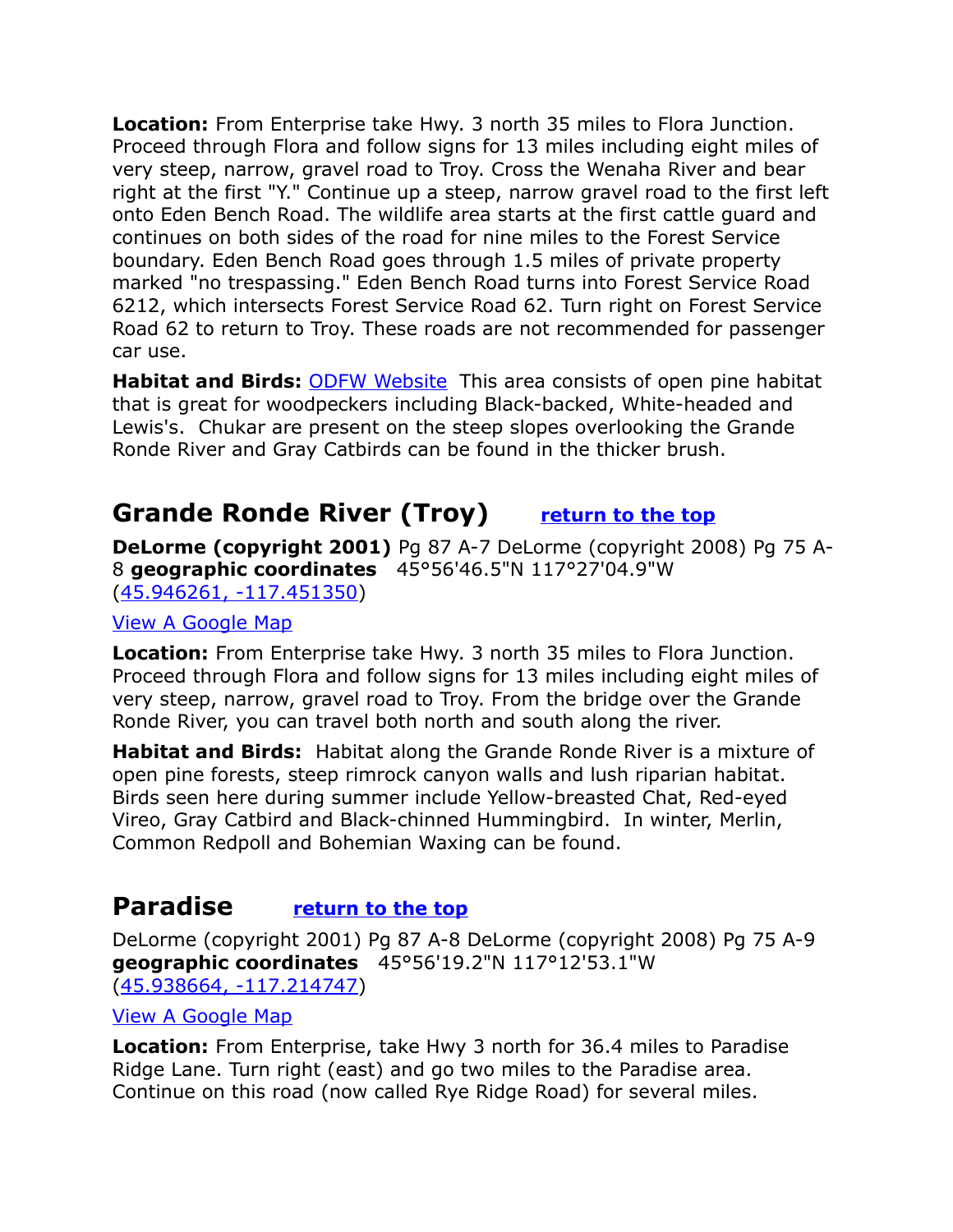**Habitat and Birds:** This road flows through high elevation meadows, farmland and thin timber. Birds along this route might include Cooper's Hawk, Ruffed Grouse, Northern Pygmy Owl, Red-naped Sapsucker, Cassin's Vireo, Red-breasted Nuthatch, Hermit Thrush, Chipping Sparrow, Dark-eyed Junco, Brown-headed Cowbirdand Evening Grosbeak.

## <span id="page-3-1"></span>**Flora [return to the top](#page-0-0)**

DeLorme (copyright 2001) Pg 87 A-7 DeLorme (copyright 2008) Pg 75 A-9 **geographic coordinates** 45°54'00.5"N 117°18'41.3"W [\(45.900127, -117.311476\)](https://www.google.com/maps/place/45%C2%B054)

[View A Google Map](http://maps.google.com/maps/ms?hl=en&ie=UTF8&msa=0&msid=108036481085398338899.00047900d408ec01786c6&ll=45.848891,-117.295532&spn=0.821687,2.108002&z=10)

**Location:** From Enterprise, take Hwy 3 north for 33.4 miles to Flora Lane. Turn left (west) and go three miles to the Flora area. Just north of this area, take Lost Prairie Road west. Look for a junction and take the left at Redmond Grade Lane and this road winds its way to the Grande Ronde River.

**Habitat and Birds:** This area is mostly open wheat fields surrounded by thin stands of conifers. Birds that can be found here include Great Gray Owl, Mountain and Western Bluebird, Snow Bunting and Gray-crowned Rosy-finch.

# <span id="page-3-0"></span>**Powwatka Ridge [return to the top](#page-0-0)**

DeLorme (copyright 2001) Pg 87 A-7 DeLorme (copyright 2008) Pg 75 B-8 **geographic coordinates** 45°52'58.8"N 117°28'43.4"W [\(45.882996, -117.478713\)](https://www.google.com/maps/place/45%C2%B052)

[View A Google Map](http://maps.google.com/maps/ms?hl=en&ie=UTF8&msa=0&msid=108036481085398338899.00047900d408ec01786c6&ll=45.848891,-117.295532&spn=0.821687,2.108002&z=10)

**Location:** There are two methods of accessing this site. From Wallowa, travel east on Whiskey Creek Road for about 0.75 miles and turn left (north) on Hill Road. Take Hill Road for five miles and it will dead end at Troy Road. Turn Left (north) and take Troy for 24 miles. This will take you all along the ridge. Check out the small lake at the north end of the ridge. You can also access Powwatka from the community of Troy. Follow the directions to Flora found elsewhere in this guide. From Flora, take Flora Road east to Redmond Grade Lane. Take this road to the Grande Ronde River. Cross the river and go south on Troy Road past the community of Troy. When the Troy Road crosses back over the river and up the surrounding canyon, you will be at Powwatka Ridge.

**Habitat and Birds:** Birds found here might include Gray Partridge, Chukar, Northern Goshawk, Olive-sided Flycatcher, Dusky Flycatcher, Cassin's Vireo, Warbling Vireo, Clark's Nutcracker, three chickadee species, Brown Creeper, Mountain Bluebird, Varied Thrush, Orange-crowned Warbler, Nashville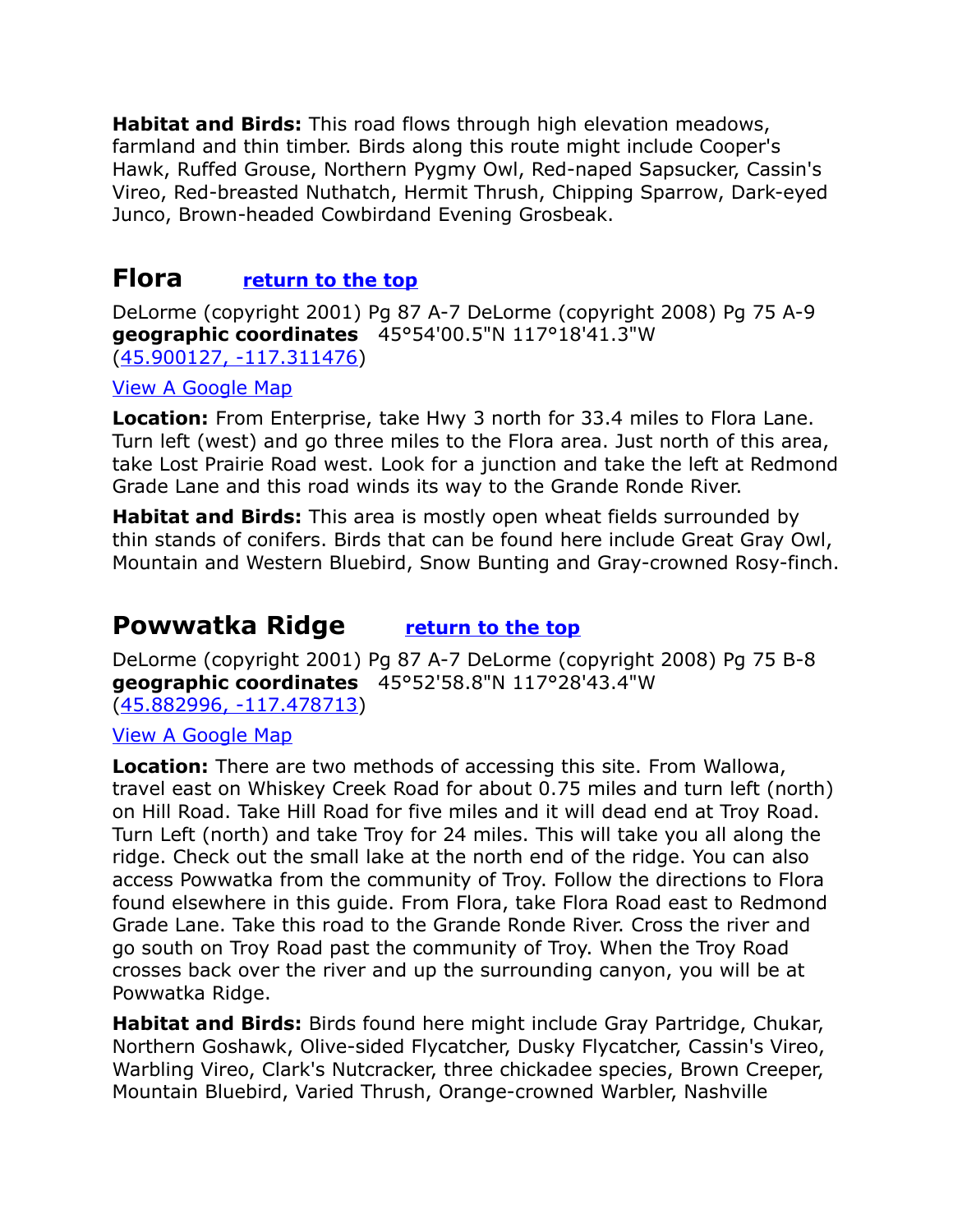Warbler, Townsend's Warbler, MacGillivray's Warbler, Chipping Sparrow, Pine Siskinand Evening Grosbeak

## <span id="page-4-1"></span>**Minam Recreation Area [return to the top](#page-0-1)**

DeLorme (copyright 2001) Pg 87 B-5 DeLorme (copyright 2008) Pg 75 C-7 **geographic coordinates** 45°37'15.9"N 117°43'22.9"W [\(45.621081, -117.723014\)](https://www.google.com/maps/place/45%C2%B037)

[View A Google Map](http://maps.google.com/maps/ms?hl=en&ie=UTF8&msa=0&msid=108036481085398338899.00047900f2296e905cbc0&ll=45.517895,-117.588043&spn=0.826563,2.108002&z=10)

[eBird Hotspot Checklist for Minam Recreation Area](http://ebird.org/ebird/hotspot/L2453458?yr=all&m=&rank=mrec)

[Minam Recreation Area Website](http://oregonstateparks.org/index.cfm?do=parkPage.dsp_parkPage&parkId=19)

[Minam Recreation Area Photos and Brochure](http://oregonstateparks.org/index.cfm?do=parkPage.dsp_parkPubs&parkId=19)

**Location:** To reach the Minam Recreation Area, travel NE out of La Grande on Hwy 82. When you get to the town of Elgin, you will cross the Grande Ronde River. From the river, set your odometer and travel for 12.9 miles. Look for a building advertising information and maps. The road to the recreation area is just past that building on the left.

**Habitat and Birds:** This is a mixed conifer area. Birds you might expect here would include Dusky Grouse, Ruffed Grouse, woodpeckers, Olive-sided Flycatcher, Dusky Flycatcher, Red-eyed Vireo, Cassin's Vireo, Warbling Vireo, Clark's Nutcracker, three chickadee species, Brown Creeper, Mountain Bluebird, Varied Thrush, Veery, Orange-crowned Warbler, Nashville Warbler, Townsend's Warbler, MacGillivray's Warbler, Western Tanager, Chipping Sparrow, Pine Siskin, Lazuli Buntingand Evening Grosbeak.

# <span id="page-4-0"></span>**Wallowa [return to the top](#page-0-1)**

DeLorme (copyright 2001) Pg 87 B-6 DeLorme (copyright 2008) Pg 75 C-8 **geographic coordinates** 45°34'13.7"N 117°32'07.3"W [\(45.570466, -117.535351\)](https://www.google.com/maps/place/45%C2%B034)

[View A Google Map](http://maps.google.com/maps/ms?hl=en&ie=UTF8&msa=0&msid=108036481085398338899.00047900f2296e905cbc0&ll=45.517895,-117.588043&spn=0.826563,2.108002&z=10)

**Location:** Located 45.7 miles NE of La Grande and 25.7 miles east of Elgin on Hwy 82.

**Habitat and Birds:** In winter, bird the town itself for specialties such as Bohemian Waxwing and Common Redpoll. Check out the sewage ponds on the north side of town. From east Wallowa, take Douglas Street north until it crosses the railroad tracks. Keep to the right and you will see the ponds [\(45.578194, -117.532948\)](https://www.google.com/maps/place/45%C2%B034). There is a wetland to the west of the pond and the creek to the north can have birds as well.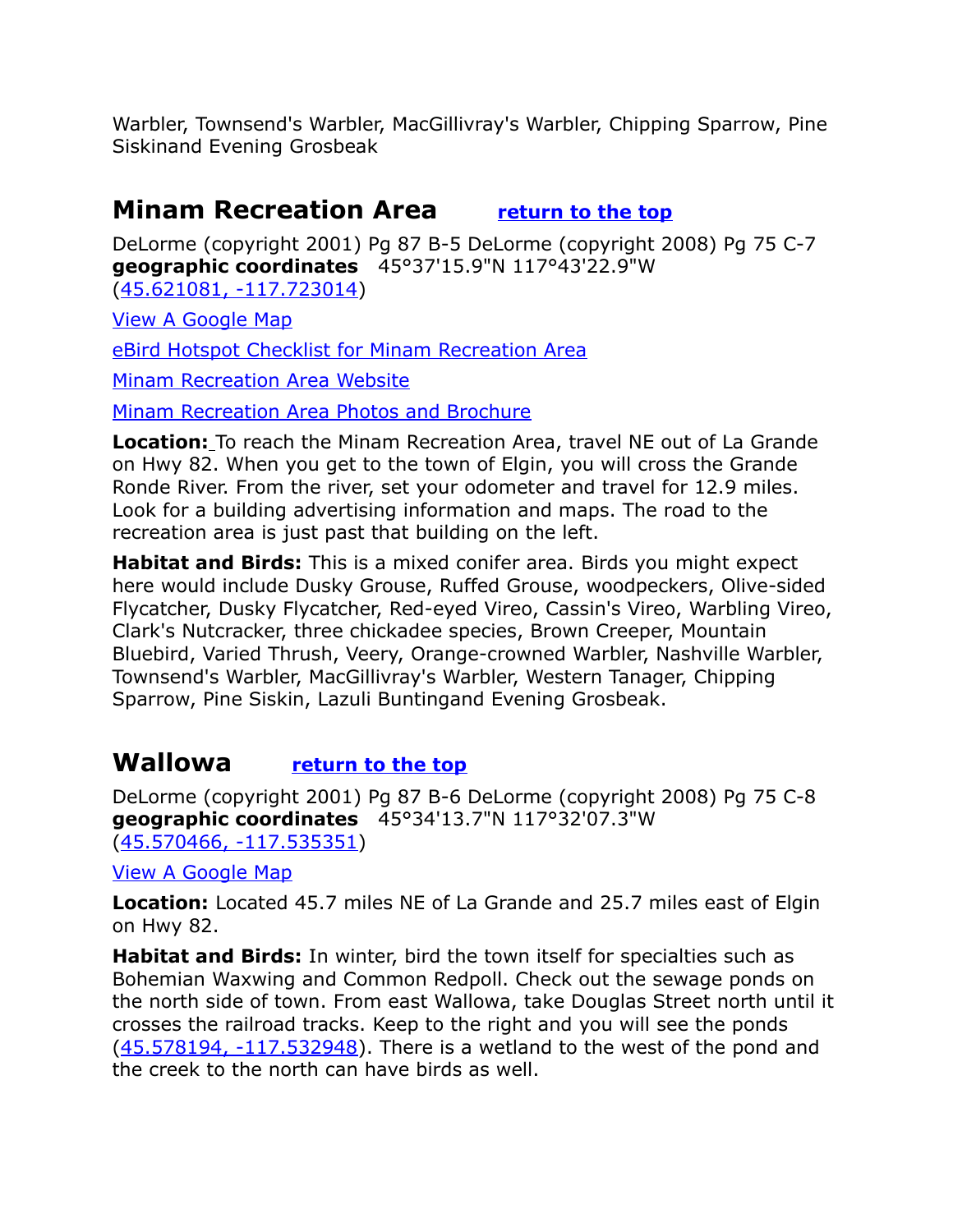## <span id="page-5-0"></span>**Jim Town Road [return to the top](#page-0-0)**

DeLorme (copyright 2001) Pg 87 B-6 DeLorme (copyright 2008) Pg 75 C-8 **geographic coordinates** 45°34'13.7"N 117°32'07.3"W [\(45.569159, -117.492519\)](https://www.google.com/maps/place/45%C2%B034)

#### [View A Google Map](http://maps.google.com/maps/ms?hl=en&ie=UTF8&msa=0&msid=108036481085398338899.00047900f2296e905cbc0&ll=45.517895,-117.588043&spn=0.826563,2.108002&z=10)

**Location:** From 1st Street in Wallowa, head east and leave town on Whiskey Creek Road. Go 1.6 miles (past Hill Road and the cemetery) and turn right on Jim Town Road. Stay on this road for 7.7 miles to Lostine and back to Hwy 82.

**Habitat and Birds:** This road winds through farmland and brushy fence rows. Primarily, this is a winter destination and sparrows are the major quarry. However, Bobolinks are a possibility in the area during the summer months. Keep an eye out for Gray Partridge coming off the scrubby hillsides. Swainson's Hawk can be found here in summer. There are some riparian areas near the end of this loop and Gray Catbird is a possibility. In winter, search the power lines and bare trees for Northern Shrike.

# <span id="page-5-2"></span>**Lostine River Road [return to the top](#page-0-0)**

DeLorme (copyright 2001) Pg 87 C-7 DeLorme (copyright 2008) Pg 75 D-8 **geographic coordinates** 45°29'09.5"N 117°25'54.9"W [\(45.485961, -117.431919\)](https://www.google.com/maps/place/45%C2%B029)

[View A Google Map](http://maps.google.com/maps/ms?hl=en&ie=UTF8&msa=0&msid=108036481085398338899.00047900f2296e905cbc0&ll=45.517895,-117.588043&spn=0.826563,2.108002&z=10)

Check out the [Lostine Canyon Auto Tour](http://www.ohranger.com/wallowa-whitman-natl-forest/poi/lostine-canyon-auto-tour)

**Location:** From Lostine, go south on this road for 18 miles as it follows the Lostine River into the Wallowa National Forest. At 3.7 miles, take a side trip on Mountain View Road [\(45.439124, -117.419383\)](https://www.google.com/maps/place/45%C2%B026) to Lostine Reservoir. Look for the [Bowman River Trail](http://www.hikingfromhere.com/hikes/10/bowman_trail.html) at mile 14.8.

**Habitat and Birds:** This road follows the Lostine River and winds through farmland and into timber. Riparian vegetation is never far from the road. Species noted here in the past include Osprey, Sharp-shinned Hawk, Merlin, Barn Owl, Townsend's Solitaire, Bohemian Waxwing and Yellow Warbler. Other forest species are expected as you move higher into the timber. American Three-toed Woodpecker and Pacific Wren can sometimes be found on the Bowman River Trail.

<span id="page-5-1"></span>**Leap Lane [return to the top](#page-0-0)**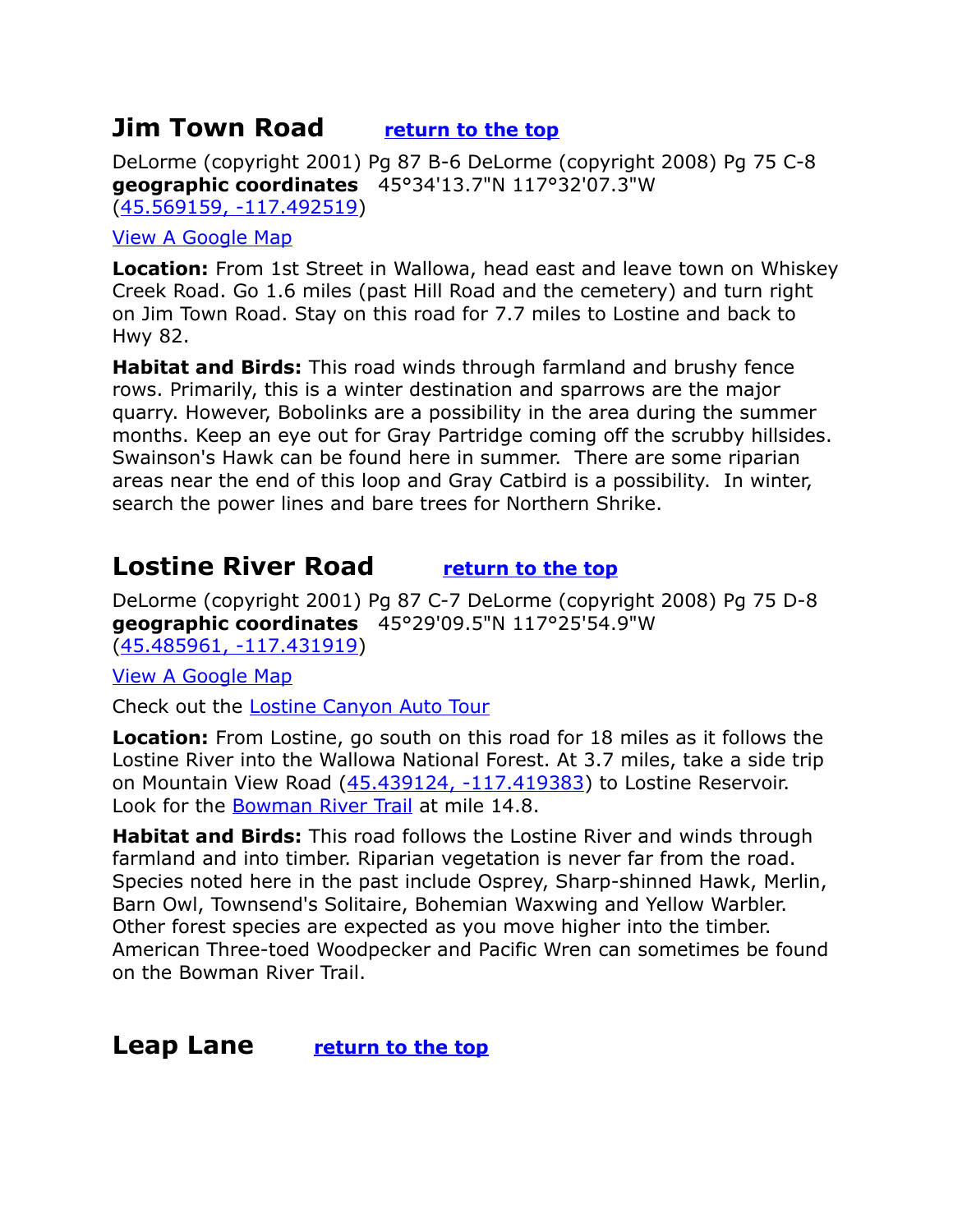DeLorme (copyright 2001) Pg 87 B-6 DeLorme (copyright 2008) Pg 75 C-9 **geographic coordinates** 45 30' 33" N 117 16' 51" W [\(45.509589, -117.281529\)](https://www.google.com/maps/place/45%C2%B030)

[View A Google Map](http://maps.google.com/maps/ms?hl=en&ie=UTF8&msa=0&msid=108036481085398338899.00047900f2296e905cbc0&ll=45.517895,-117.588043&spn=0.826563,2.108002&z=10)

[eBird Hotspot Checklist for Leap Lane](http://ebird.org/ebird/hotspot/L2081897?yr=all&m=&rank=mrec)

**Location:** From 1st Street in Wallowa, head east and leave town on Whiskey Creek Road. Go 2.3 miles (past Hill Road and the cemetery) and turn left (east) on Leap Lane. Stay on Leap Lane for 16 miles and return to Hwy 3.

**Habitat and Birds:** Birds you might find on this road include Chukar, Gray Partridge, hawks & falcons, Short-eared Owl, Great Horned Owl, Common Nighthawk, woodpeckers, Horned Lark, swallows, American Tree Sparrow, Vesper Sparrow, Lark Sparrow, Gray-crowned Rosy-Finch and Snow Bunting.

# <span id="page-6-0"></span>**Golf Course Road [return to the top](#page-0-0)**

DeLorme (copyright 2001) Pg 87 C-7 DeLorme (copyright 2008) Pg 75 D-9 **geographic coordinates** 45°25'39.0"N 117°17'12.6"W [\(45.427485, -117.286840\)](https://www.google.com/maps/place/45%C2%B025)

[View A Google Map](http://maps.google.com/maps/ms?hl=en&ie=UTF8&msa=0&msid=108036481085398338899.0004790113f2286a4c07e&ll=45.357453,-117.312012&spn=0.384065,1.056747&z=11)

[eBird Hotspot Checklist for Golf Course Road](http://ebird.org/ebird/hotspot/L2081900?yr=all&m=&rank=mrec)

**Location:** Golf Course Road is on the west end of Enterprise off of Hwy 82. Take this road north for about 10 miles from Enterprise. There are a couple of options that provide a loop back to town. You can take School Flat Road [\(45.529909, -117.333998\)](https://www.google.com/maps/place/45%C2%B031) west which will bring you back to Lostine. Or you can take Golf Course a little farther north and take Leap Lane [\(45.548498,](https://www.google.com/maps/place/45%C2%B032)  [-117.332826\)](https://www.google.com/maps/place/45%C2%B032) east and end up at Hwy 3 which will take you back to Enterprise. If you can do both, do it.

**Habitat and Birds:** This road is a popular winter route because of the species one might find here. American Tree Sparrow is often found here along with flocks of Gray-crowned Rosy-Finch and Snow Bunting. Ringnecked Pheasants are abundant and a few Sharp-tailed Grouse have been released along this route. Gray Partridge are relatively abundant and raptors are plentiful. Snowy Owls are possible in good owl flight years.In summer, look for Ferruginous Hawk, Vesper Sparrow, Lark Sparrow, Grasshopper Sparrow, Short-eared Owl and Bank Swallow (nesting in bank behind Mountain Auto Repair, just as you are leaving Enterprise).

# **Chico Road/ Ant Flat Road [return to the top](#page-0-0)**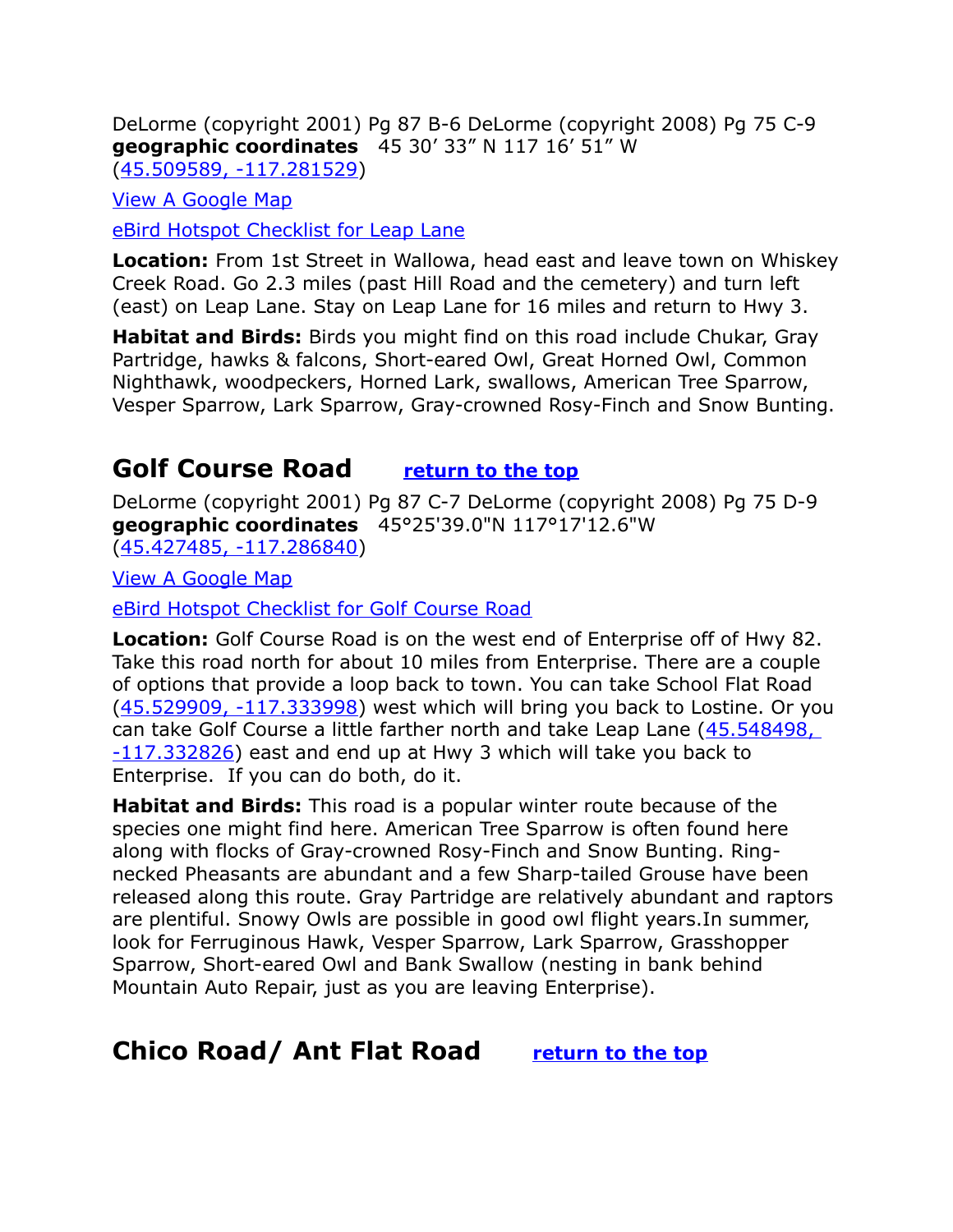DeLorme (copyright 2001) Pg 87 C-7 DeLorme (copyright 2008) Pg 75 D-9 **geographic coordinates** 45°25'50.9"N 117°16'09.0"W [\(45.430818, -117.269155\)](https://www.google.com/maps/place/45%C2%B025)

[View A Google Map](http://maps.google.com/maps/ms?hl=en&ie=UTF8&msa=0&msid=108036481085398338899.0004790113f2286a4c07e&ll=45.357453,-117.312012&spn=0.384065,1.056747&z=11)

**Location: Some of this road is very primitive (especially Ant Flat Road) so 4-wheel drive is advised and you should avoid it all together on deep snow years.** From the center of Enterprise. Take North Street all the way to the east edge of town and turn north on 4th Street. Go five blocks and then 4th veers to the east and becomes Chico Road. Chico soon becomes Ant Flat Road and goes straight north for 7.2 miles until it meets up with Hwy 3. You can take Hwy 3 back to Enterprise or take it north into the Wallowa-Whitman National Forest (It's about 35 miles from this location to the Washington border).

**Habitat and Birds:** Birds you might find on this road include Chukar, Gray Partridge, hawks & falcons, Great Horned Owl, Common Nighthawk, woodpeckers, Horned Lark, swallows, sparrow including American Tree and Vesper, Gray-crowned Rosy-Finch and Snow Bunting.

# <span id="page-7-0"></span>**Enterprise [return to the top](#page-0-0)**

DeLorme (copyright 2001) Pg 87 C-7 DeLorme (copyright 2008) Pg 75 D-9 **geographic coordinates** 45°25'35.1"N 117°16'44.0"W [\(45.426416, -117.278895\)](https://www.google.com/maps/place/45%C2%B025)

[View A Google Map](http://maps.google.com/maps/ms?hl=en&ie=UTF8&msa=0&msid=108036481085398338899.0004790113f2286a4c07e&ll=45.357453,-117.312012&spn=0.384065,1.056747&z=11)

[eBird Hotspot Checklist for Enterprise](http://ebird.org/ebird/hotspot/L2465548?yr=all&m=&rank=mrec)

[eBird Hotspot Checklist for Pete's Pond](http://ebird.org/ebird/hotspot/L996725?yr=all&m=&rank=mrec)

## [City Information](http://www.citytowninfo.com/places/oregon/enterprise)

**Location:** Enterprise is located 64 miles east of La Grande on Hwy 82.

**Habitat and Birds:** . Like most NE Oregon towns, Enterprise is a magnet for some of Oregon's most sought after species. While White-winged Crossbill, Pine Grosbeaks, Common Redpolls and Gray-crowned Rosy-Finches are often rare, they can be found in great abundance in good years. Bohemian Waxwings are a normal winter species, however, abundance varies from year-to-year. Gray Partridges can be found on the town edges. One of the best locations is **Pete's Pond**. From Central Enterprise, take Depot Street south for 0.3 miles and turn right on Thorpes Lane. Go one block and turn left on Montclair Street. The pond can be viewed from Montclair [\(45.420364, -117.282982\)](https://www.google.com/maps/place/45%C2%B025). Some of the nice birds that have turned up on the local Christmas Bird Count are Snow Goose, Wood Duck, Canvasback, Greater Scaup, Long-tailed Duck, Chukar, Gray Partridge, Ruffed Grouse, Horned Grebe, Red-necked Grebe, Osprey, Northern Goshawk, Ferruginous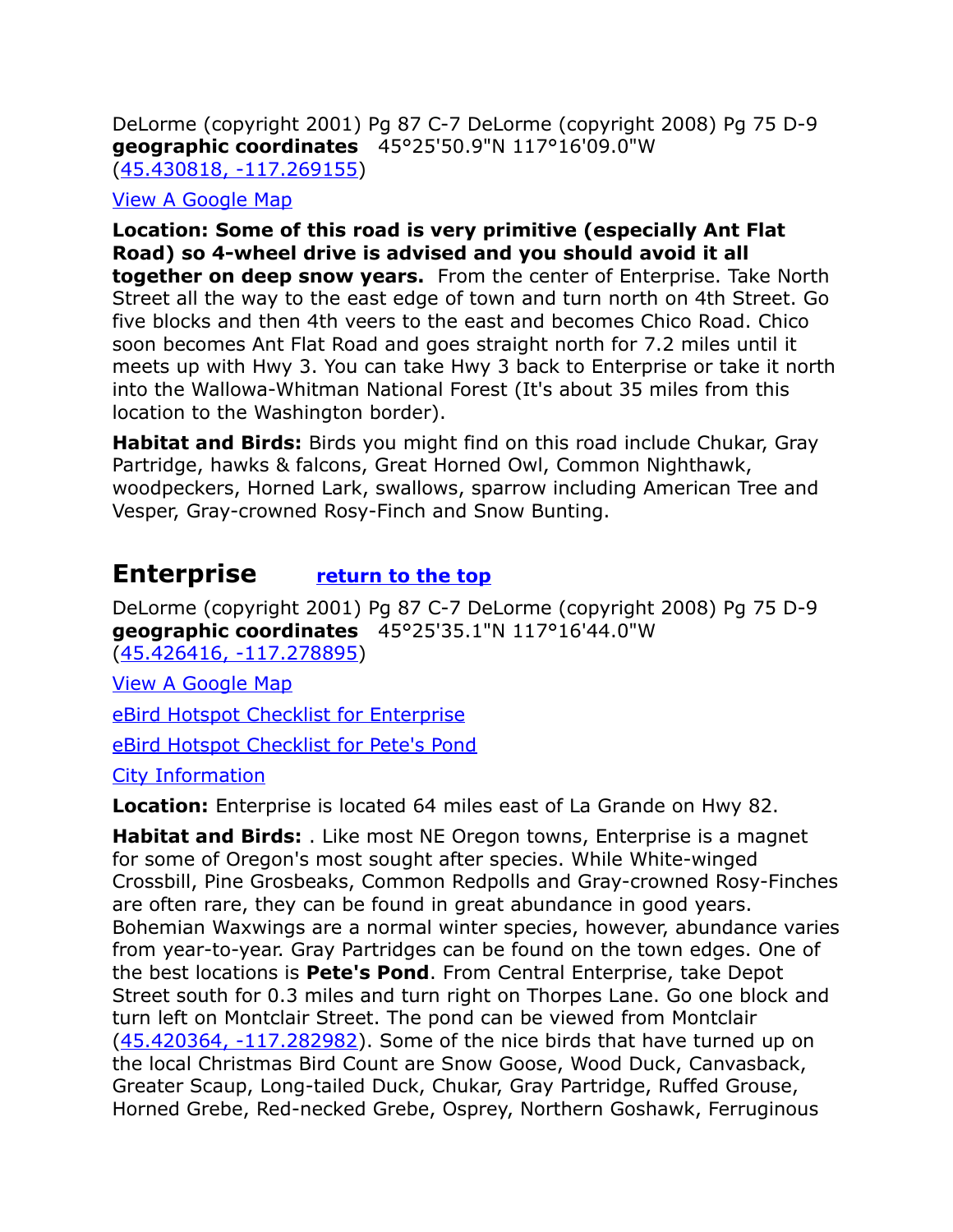Hawk, Merlin, Gyrfalcon, Peregrine Falcon, Sandhill Crane, Herring Gull, Barn Owl, Northern Pygmy-Owl, Great Gray Owl, Short-eared Owl, American Three-toed Woodpecker, Northern Shrike, Gray Jay, Blue Jay, three chickadee species, Pygmy Nuthatch, Marsh Wren, American Dipper, American Tree Sparrow, Harris's Sparrow, Lapland Longspur and Snow Bunting.

## <span id="page-8-0"></span>**Enterprise Fish Hatchery and Enterprise WMA [return to the top](#page-0-0)**

DeLorme (copyright 2001) Pg 87 C-7 DeLorme (copyright 2008) Pg 75 D-9 **geographic coordinates** 45°25'01.6"N 117°18'07.4"W [\(45.417125, -117.302046\)](https://www.google.com/maps/place/45%C2%B025)

[View A Google Map](http://maps.google.com/maps/ms?hl=en&ie=UTF8&msa=0&msid=108036481085398338899.0004790113f2286a4c07e&ll=45.357453,-117.312012&spn=0.384065,1.056747&z=11)

eBird Hotspot Checklist for Enterprise WMA

**Location:** About a mile west of Enterprise on Hwy 82, take Fish Hatchery Road south for about 0.5 miles (past a large pond that sports viewing pullouts and a trail). The road curves to the left. Look for the fish hatchery after the curve.

**Habitat and Birds:** Look for a large pond on the western border of this area. It has produced some of the more unusual waterfowl sightings for the area, including Blue-winged Teal. Check the marshy areas for Marsh Wren, Sora, Virginia Rail and Common Yellowthroat. White-faced Ibis, American Redstarts and Gray Catbirds have been seen here before. Check the large cottonwoods for Western Screech-Owl and seasonal migrants. The brushy areas are good for sparrows and often contain surprising numbers of Ringnecked Pheasants.

# <span id="page-8-1"></span>**Zumwalt Road [return to the top](#page-0-0)**

DeLorme (copyright 2001) Pg 87 C-8 DeLorme (copyright 2008) Pg 75 D-10 **geographic coordinates** 45°24'54.4"N 117°08'50.4"W

[\(45.415102, -117.147337\)](https://www.google.com/maps/place/45%C2%B024)

[View A Google Map](http://maps.google.com/maps/ms?hl=en&ie=UTF8&msa=0&ll=45.381572,-117.061043&spn=0.191468,0.528374&z=12&msid=108036481085398338899.000479026525806b467f8)

[eBird Hotspot Checklist for Zumwalt Prairie](http://ebird.org/ebird/hotspot/L666776?yr=all&m=&rank=mrec)

**Location:** Travel east out of Enterprise on Hwy 82. Go 2.6 miles and turn left (north) on Crow Creek Road. Take Crow Creek Rd. 4.9 miles east to Zumwalt Road. Take Zumwalt north for 25 miles through [Zumwalt Prairie](#page-16-0) and on to the Wallowa National Forest.

**Habitat and Birds:** Birds seen along this road include a dozen species of duck, Chukar, Gray Partridge, Ruffed Grouse, Mountain Quail, Western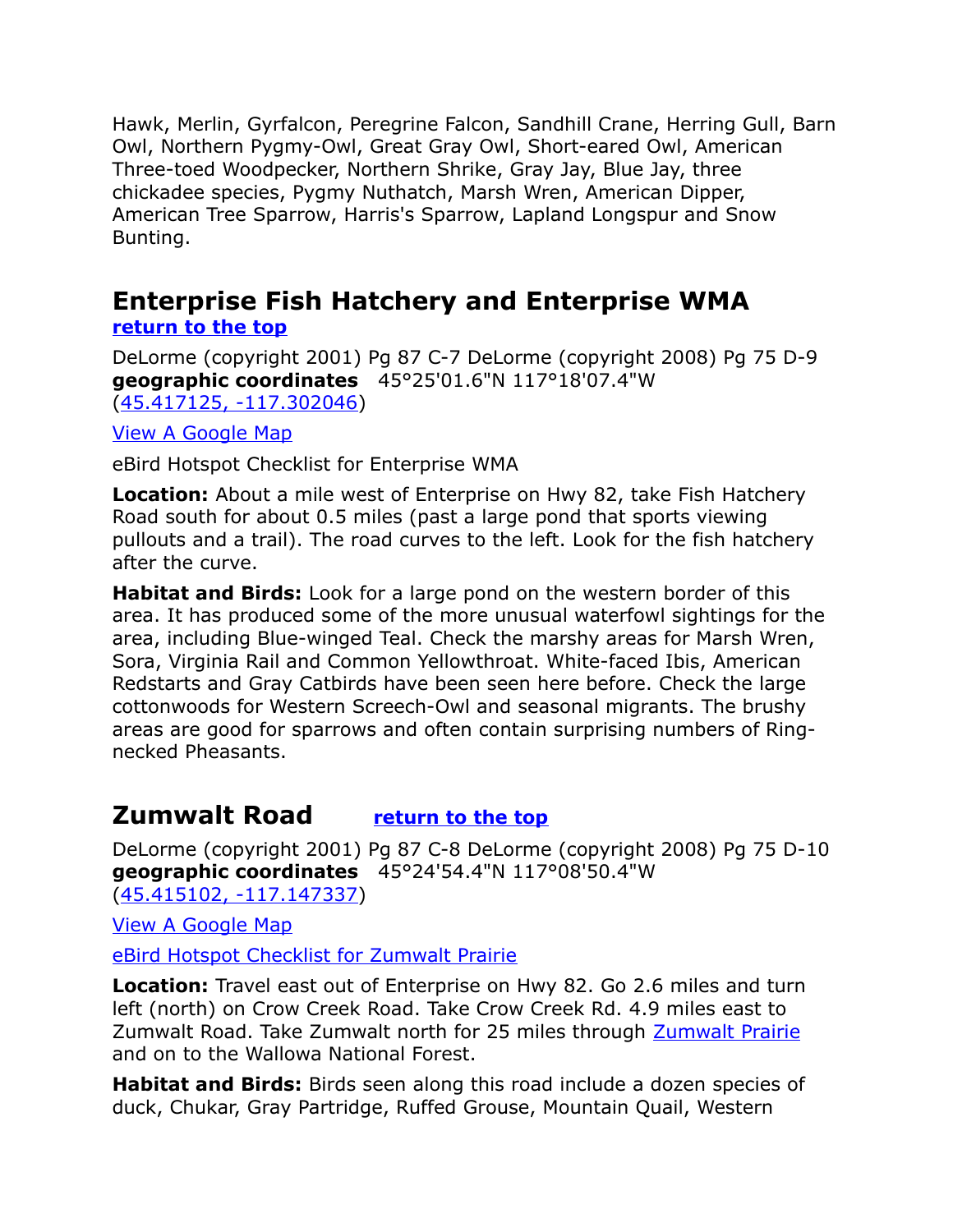Grebe, eleven hawks (including falcons), Wilson's Phalarope, Great Horned Owl, Great Gray Owl, Short-eared Owl, Common Nighthawk, Vaux's Swift, five woodpecker sp., nine species of flycatchers including Willow and "Western-type" (The distribution of Cordilleran/Pacific -slope in Eastern Oregon is not well understood), Cassin's Vireo, Clark's Nutcracker, Horned Lark, swallows, three nuthatches, both bluebirds, 5 species of warbler including Yellow-breasted Chat, seven species of sparrow (including Brewer's), Yellow-headed Blackbirds, Cassin's Finch, Red Crossbill and Evening Grosbeak.

# <span id="page-9-1"></span>**Elk Mountain and Crow Creek Road**s **[return to the top](#page-0-0)**

DeLorme (copyright 2001) Pg 87 C-7 DeLorme (copyright 2008) Pg 75 D-10 **geographic coordinates** 45°23'51.9"N 117°13'48.6"W [\(45.397760, -117.230165\)](https://www.google.com/maps/place/45%C2%B023)

#### [View A Google Map](http://maps.google.com/maps/ms?hl=en&ie=UTF8&msa=0&msid=108036481085398338899.0004790113f2286a4c07e&ll=45.357453,-117.312012&spn=0.384065,1.056747&z=11)

**Location:** Travel east out of Enterprise on Hwy 82. Go 2.6 miles and turn left (north) on Crow Creek Road. Go north for 1.2 miles to a "Y". Bear left if you want Elk Mountain Road or go right if you want to stay on Crow Creek Road. Crow Creek winds through farmland before turning north into the hilly grasslands. You can take either road north for 27 miles if you want before they dissolves into branching forest service roads in the Wallowa-Whitman National Forest. **It's not recommended that you go past the grasslands on either road in the winter.** Elk Mt. Road is good for large flocks of Horned Larks which often contain Snow Buntings and, occasionally, Lapland Longspur. Check the farm houses for feeders that often produce Gray-crowned Rosy-finch and American Tree Sparrow.

**Habitat and Birds:** Check out the marshy area near Hwy 82 for winter birds like redpolls, sparrows (American Tree and Harris's)and Gray Partridge. Look for these species all along this road. Further up the road keep your eyes peeled for Golden Eagle, Gray-crowned Rosy-Finch and Snow Bunting. Check the Horned Lark Flocks for the occasional longspur. Gyrfalcon has been recorded on this road in the past.

## <span id="page-9-0"></span>**Joseph Sewage Ponds [return to the top](#page-0-0)**

DeLorme (copyright 2001) Pg 87 C-8 DeLorme (copyright 2008) Pg 75 D-9 **geographic coordinates** 45°22'21.2"N 117°13'07.3"W [\(45.372563, -117.218696\)](https://www.google.com/maps/place/45%C2%B022)

[View A Google Map](http://maps.google.com/maps/ms?hl=en&ie=UTF8&msa=0&msid=108036481085398338899.0004790113f2286a4c07e&ll=45.357453,-117.312012&spn=0.384065,1.056747&z=11)

[eBird Hotspot Checklist for Joseph Sewage Ponds](http://ebird.org/ebird/hotspot/L1631017?yr=all&m=&rank=mrec)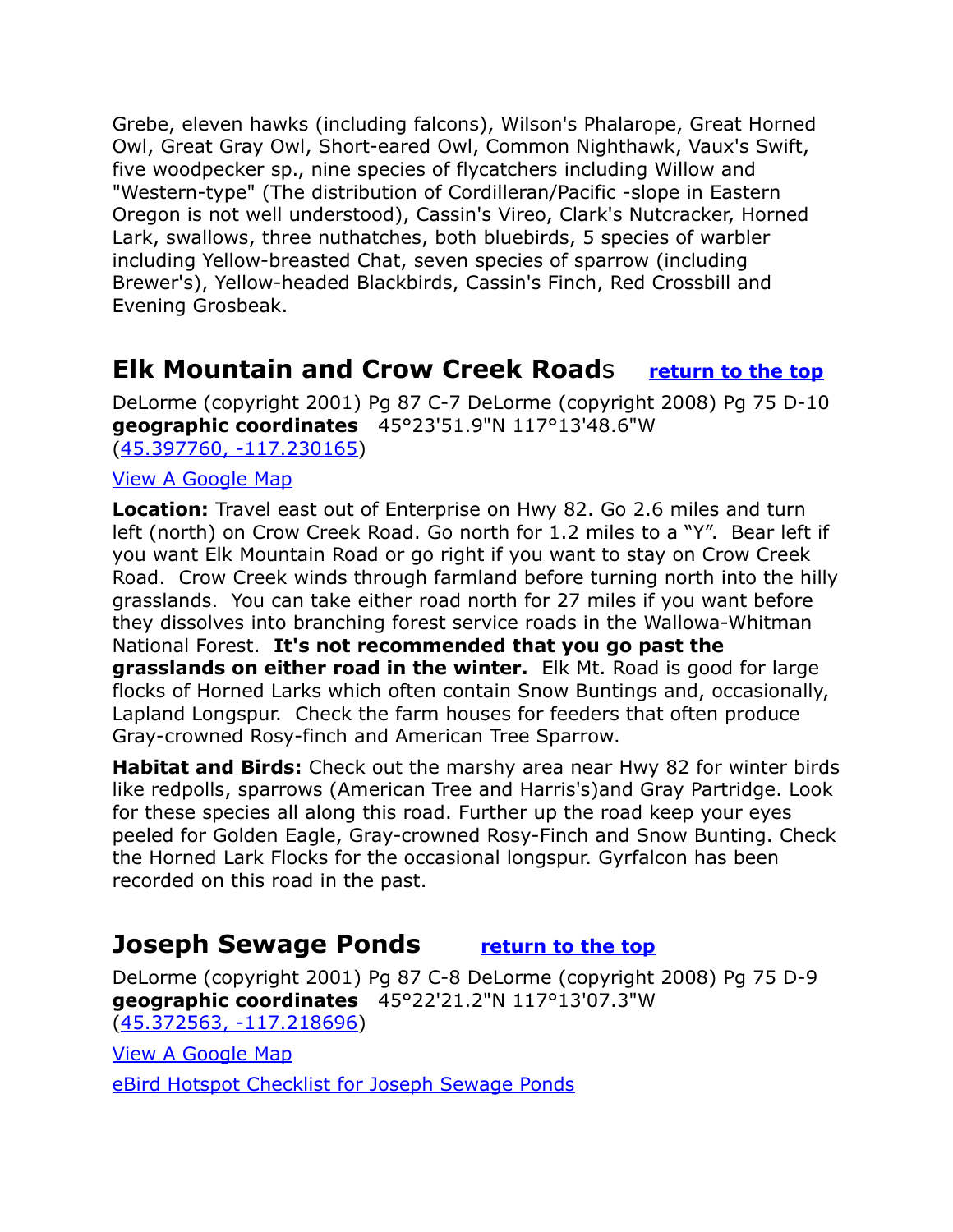**Location:** From Joseph, travel north on Main Street and go 0.5 miles from the edge of town. Turn right (east) on Walker Lane. Go 0.5 miles to Valley View Road and turn left (north). Take this road a short distance to the ponds.

**Habitat and Birds:** These very productive sewage ponds have produced the following sightings in years past: Tundra Swan, Wood Duck, Blue-winged Teal, Cinnamon Teal, Redhead, Barrow's Goldeneye, Bald Eagle, Sora, Blacknecked Stilt, American Avocet, Wilson's Phalarope, Red-necked Phalarope, Bank Swallow and Red-winged Blackbird.

# <span id="page-10-1"></span>**Joseph [return to the top](#page-0-0)**

DeLorme (copyright 2001) Pg 87 C-7 DeLorme (copyright 2008) Pg 75 D-9 **geographic coordinates** 45°21'15.7"N 117°13'47.6"W [\(45.354359, -117.229894\)](https://www.google.com/maps/place/45%C2%B021)

[View A Google Map](http://maps.google.com/maps/ms?hl=en&ie=UTF8&msa=0&msid=108036481085398338899.0004790113f2286a4c07e&ll=45.357453,-117.312012&spn=0.384065,1.056747&z=11)

[eBird Hotspot Checklist for Joseph](http://ebird.org/ebird/hotspot/L1918097?yr=all&m=&rank=mrec)

[City Information](http://www.citytowninfo.com/places/oregon/joseph)

**Location:** Joseph is seven miles south of Enterprise on Hwy 82.

**Habitat and Birds:** This is a wonderful place to bird in the winter. Seeing giant flocks of Bohemian Waxwing that can number in the hundreds is pretty thrilling. Some of the other species recorded within the city limits are Tundra Swan, Wood Duck, Blue-winged Teal, Cinnamon Teal, Redhead, Barrow's Goldeneye, Merlin, Ring-necked Pheasant, Mountain Quail, Bald Eagle, Sora, Wilson's Phalarope, Red-necked Phalarope, Great Gray Owl, Belted Kingfisher, Downy Woodpecker, Olive-sided Flycatcher, both kingbirds, swallows, Cedar Waxwing, Lazuli Bunting and Common Redpoll

# <span id="page-10-0"></span>**Iwetemlaykin State Heritage Site [return to the top](#page-0-0)**

DeLorme (copyright 2001) Pg 87 D-8 DeLorme (copyright 2008) Pg 75 E-10 **geographic coordinates** 45°20'34.7"N 117°13'25.1"W [\(45.342964, -117.223653\)](https://www.google.com/maps/place/45%C2%B020)

#### [View A Google Map](https://maps.google.com/maps/ms?msid=200542696373675968937.0004790113f2286a4c07e&msa=0&ll=45.343632,-117.222356&spn=0.003552,0.008256)

**Location:** From downtown Joseph travel south on the Wallowa Lake Hwy for approximately one mile. As you round a long right hand turn leaving the town of Joseph look for a small round parking lot with a bathroom and informative signs. Parking here you can follow a small network of trails through the heritage site and to Knight's Pond.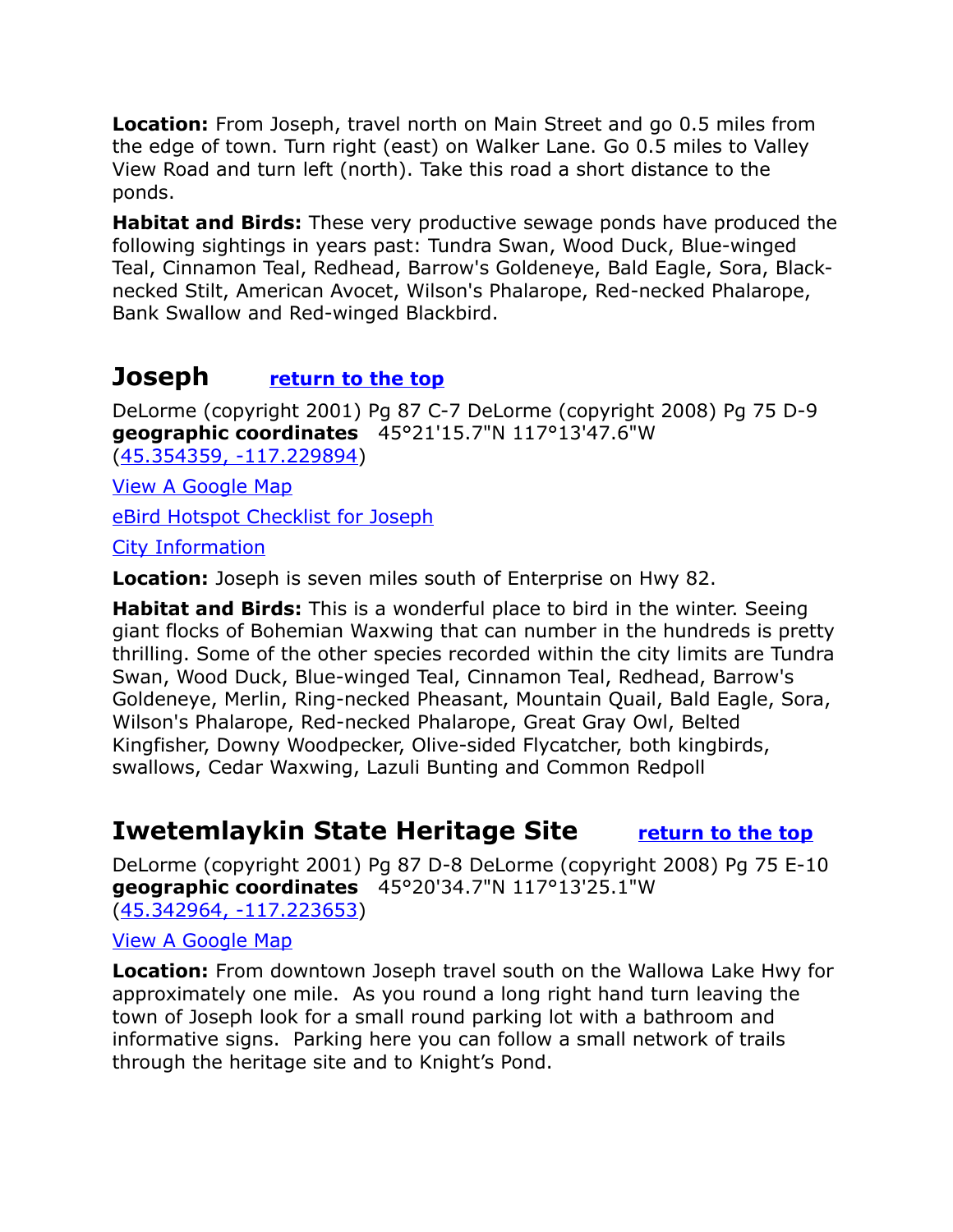**Habitat and Birds:** This area has very diverse habitat for a small area. An irrigation ditch flows through the site and plays the role of a natural stream with a robust riparian habitat. The Wallowa River also boarders the site to the west and can often yield a dipper or a spotted sandpiper. This may also be a good place to find a Gray Catbird hiding in the dense brush. The ponderosa pine forest area is a great place to view mountain chickadees and Golden-crowned Kinglets during winter and various woodpecker including Red-naped Sapsuckers during the summer months. Pygmy and Greathorned owls are also not uncommon to the area. The sight also has wide open grassy meadows where Western Meadowlarks can be seen singing and Savannah and Vesper's sparrows can be seen.

# <span id="page-11-1"></span>**Hurricane Creek [return to the top](#page-0-0)**

DeLorme (copyright 2001) Pg 87 C-7 DeLorme (copyright 2008) Pg 75 E-9 **geographic coordinates** 45 21' 01" N 117 16' 17" W

[View A Google Map](http://maps.google.com/maps/ms?hl=en&ie=UTF8&msa=0&msid=108036481085398338899.0004790113f2286a4c07e&ll=45.357453,-117.312012&spn=0.384065,1.056747&z=11)

[eBird Hotspot for Hurricane Creek Trailhead](http://ebird.org/ebird/hotspot/L2975633)

**Location:** In Enterprise, take S. River Street south and leave town. At this point, the road becomes Hurricane Creek Road. Travel about 5.4 miles on Hurricane Creek Road to the creek itself and the campground. Don't miss the side road to the airport for a quick detour  $(45.350419, -117.271390)$ . If you continue south, the road will eventually take you to the Hurricane Creek Trailhead (about 8.8 miles from Joseph and 3.7 miles from the airport Y [45.311446, -117.307277\)](https://www.google.com/maps/place/45%C2%B018) that follows the creek to its source . From Joseph, you can take Wallowa Street west past the fairgrounds and airport and hook up with Hurricane Creek.

**Habitat and Birds:** Watch for Bobolinks in summer at the beginning of this road. Olive-sided Flycatcher, Dusky Flycatcher, Cassin's Vireo, Warbling Vireo, Clark's Nutcracker, three chickadee species, Brown Creeper, Mountain Bluebird, Varied Thrush, Orange-crowned Warbler, Nashville Warbler, Townsend's Warbler, MacGillivray's Warbler, Chipping Sparrow, Pine Siskin, Evening Grosbeak and Pine Grosbeak can all be found further into the forest along this road.

# <span id="page-11-0"></span>**Little Sheep Creek Canyon [return to the top](#page-0-0)**

DeLorme (copyright 2001) Pg 87 C-8 DeLorme (copyright 2008) Pg 75 D-10 **geographic coordinates** 45°20'07.8"N 117°04'50.5"W [\(45.335496, -117.080685\)](https://www.google.com/maps/place/45%C2%B020)

[View A Google Map](http://maps.google.com/maps/ms?hl=en&ie=UTF8&msa=0&msid=108036481085398338899.00047901366c8f8357ef1&ll=45.420624,-117.034607&spn=0.767271,2.113495&z=10)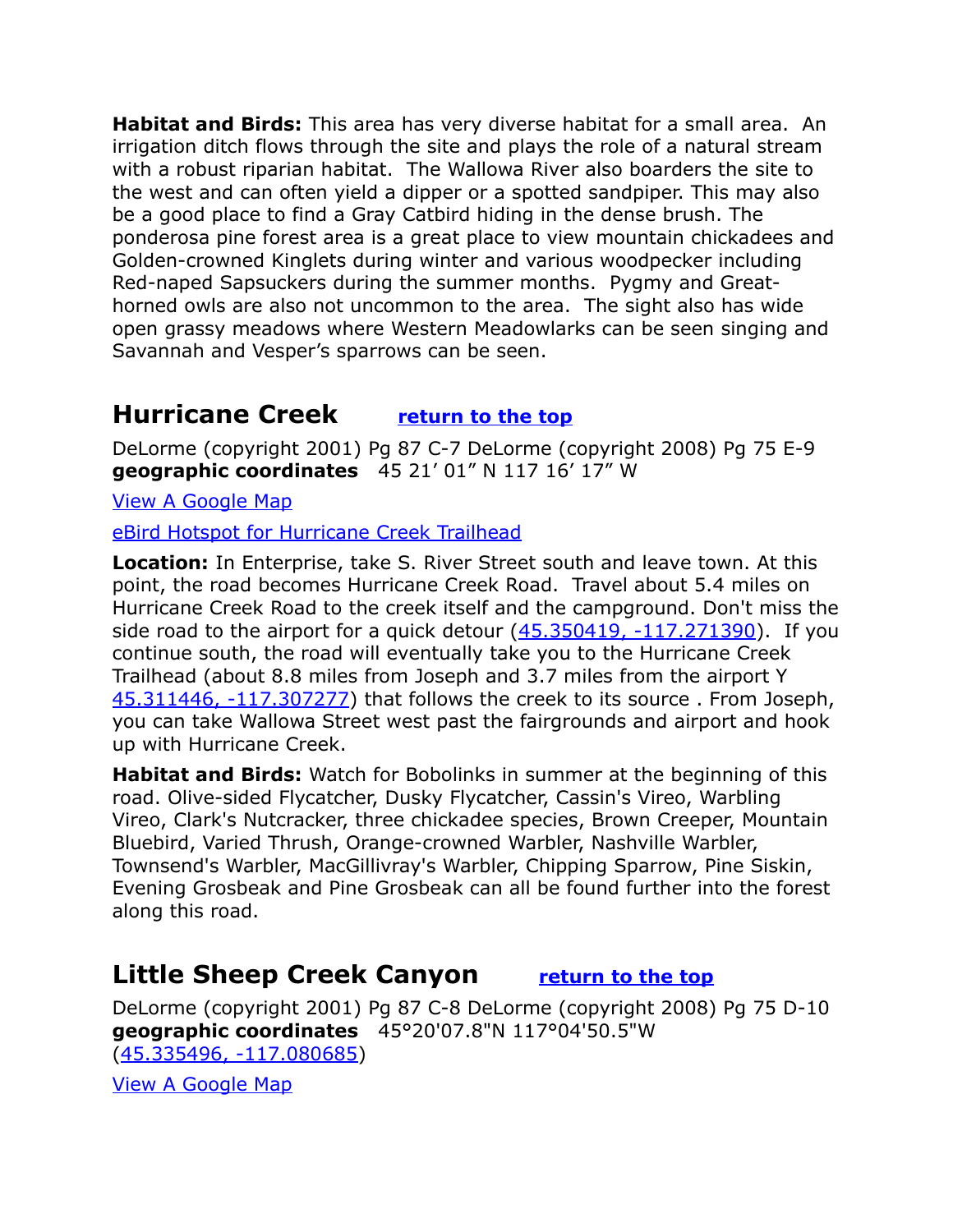**Location:** From Joseph, travel 7.5 miles east on Hwy 350 and you will enter the canyon. Hwy 350 travels north through the canyon for 22 miles to Imnaha.

**Habitat and Birds:** Riparian vegetation lines this entire, route and steep canyons are interspersed with sloping grass-laden hillsides. Gray Catbirds (rare), Black-capped Chickadees, Canyon Wren, Rock Wren, Vaux's Swift, White-throated Swift, Lazuli Bunting, Golden Eagle, Prairie Falcon, Chukar, Western Kingbird, Black-headed Grosbeak and American Redstart (rare) can be found here. Red-eyed Vireo is a possibility and Yellow-breasted Chat are abundant in summer. Look for Gray-crowned Rosy-Finches in the rocky slopes and watch for redpolls in winter.

## <span id="page-12-0"></span>**Wallowa Lake/ Wallowa Lake State Park [return to](#page-0-0)  [the top](#page-0-0)**

DeLorme (copyright 2001) Pg 87 C-8 DeLorme (copyright 2008) Pg 75 E-10 **geographic coordinates** 45°17'05.6"N 117°12'47.0"W [\(45.284878, -117.213059\)](https://www.google.com/maps/place/45%C2%B017)

[View A Google Map](http://maps.google.com/maps/ms?hl=en&ie=UTF8&msa=0&msid=108036481085398338899.0004790113f2286a4c07e&ll=45.357453,-117.312012&spn=0.384065,1.056747&z=11)

[eBird Hotspot Checklist for Wallowa Lake State Park](http://ebird.org/ebird/hotspot/L982736)

**Location:** From Enterprise, take Hwy 82 south to Joseph. In Joseph, take Main Street south to Hwy 351. Hwy 351 runs south of Joseph for just one mile to the lake. Keep on this road to the south end of the lake to find the state park.

**Habitat and Birds:** [State Park Website](http://oregonstateparks.org/index.cfm?do=parkPage.dsp_parkPage&parkId=20) In summer look for forest species like woodpeckers and nuthatches. Swainson's Thrush, Cassin's Finch and Red Crossbill all nest near here. Look for Common Loon on the lake. Bald Eagles do nest around the lake. Great Horned Owls nest near the campground. Check the lodge at the lake for hummingbirds. These feeders have produced Black-chinned, Calliope, Rufous and even Broad-tailed Hummingbirds (rare). In winter, look for Barrow's Goldeneye on the lake along with the occasional Common Loon (Yellow-billed Loon has been here). The fall can bring a drop in water levels and shorebirds are possible at this time. Sanderling, Parasitic Jaeger and Sabine's Gull have all been found here. Some of the other birds seen here include Northern Shoveler, Common Merganser, American White Pelican, Osprey, Spotted Sandpiper, Ring-billed & California Gull, Olive-sided Flycatcher, Dusky Flycatcher, Cassin's Vireo, Warbling Vireo, Clark's Nutcracker, three chickadee species, Brown Creeper, Mountain Bluebird, Varied Thrush, Orange-crowned Warbler, Nashville Warbler, Townsend's Warbler, MacGillivray's Warbler, Chipping Sparrow, Pine Siskin and Evening Grosbeak.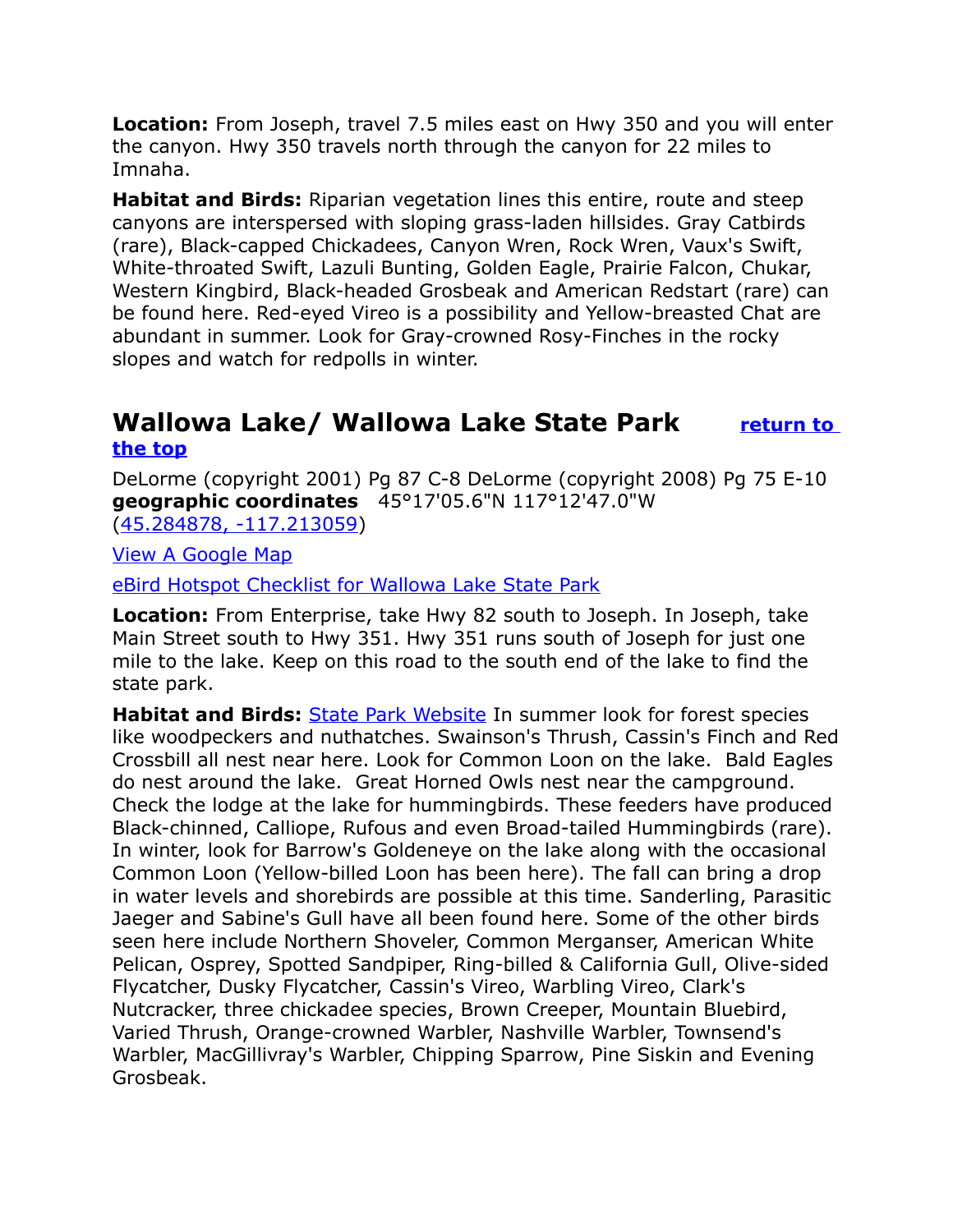# <span id="page-13-1"></span>**Wallowa Lake Tramway and Trail [return to the top](#page-0-0)**

DeLorme (copyright 2001) Pg 87 C-8 DeLorme (copyright 2008) Pg 75 E-10 **geographic coordinates** 45°16'41.0"N 117°12'25.8"W [\(45.278041, -117.207171\)](https://www.google.com/maps/place/45%C2%B016)

#### [View A Google Map](http://maps.google.com/maps/ms?hl=en&ie=UTF8&msa=0&msid=108036481085398338899.0004790113f2286a4c07e&ll=45.357453,-117.312012&spn=0.384065,1.056747&z=11)

#### [Tramway Website](http://wallowalaketramway.com/)

**Location:** From Enterprise, take Hwy 82 south to Joseph. In Joseph, take Main Street south to Hwy 351. Hwy 351 runs south of Joseph for just one mile to the lake. Keep on this road to the south end of the lake and continue to the end of the road where you will find a parking area for the tram. The tram takes you to the summit of Mountain Howard which is SE of Wallowa Lake at over 8,000 feet in elevation. There are several trails at the top and a small restaurant to enjoy an alpine lunch. The tram is only open mid-May to September. In 2010, the cost was \$24 per adult with a discount for seniors and kids. Check the website for current prices. When done, continue on south on Power House Road for 0.8 miles to the [Wallowa Lake Trailhead](http://www.wallowalake.net/index.php/recreation/hiking) [\(45.267051, -117.212904\)](https://www.google.com/maps/place/45%C2%B016)

Habitat and Birds This area has the potential to produce any high-elevation species such as Spruce Grouse, Gray-crowned Rosy-Finch, or White-winged Crossbill. The more likely species here include Clark's Nutcracker (gobs of them begging tourists), Ruby-crowned Kinglet, Yellow-rumped Warbler, Mountain Bluebird and White-crowned Sparrow, Dark-eyed Junco. Keep your eyes open for raptors on top. The occasional Northern Goshawk will feed on flocks of small birds at the summit.

## <span id="page-13-0"></span>**Kinney Lake [return to the top](#page-0-0)**

DeLorme (copyright 2001) Pg 87 C-8 DeLorme (copyright 2008) Pg 75 E-10 **geographic coordinates** 45°18'52.3"N 117°06'13.6"W [\(45.314523, -117.103785\)](https://www.google.com/maps/place/45%C2%B018)

#### [View A Google Map](http://maps.google.com/maps/ms?hl=en&ie=UTF8&msa=0&msid=108036481085398338899.00047901366c8f8357ef1&ll=45.420624,-117.034607&spn=0.767271,2.113495&z=10)

**Location:** From Joseph, take Hwy 350 (also called Imnaha or Little Sheep Creek Road) east for about 5.4 miles and turn right (south) on Tucker Downs Road. Take Tucker Downs for 1.5 miles and turn left (east) on Kinney Lake Road. Take this road one mile to the lake. **REMEMBER: KINNEY LAKE IS PRIVATE PROPERTY WHERE TRIPLE CREEK RANCH HAS GRACIOUSLY ALLOWED ACCESS. PLEASE BE RESPECTFUL WHILE VISITING.**

**Habitat and Birds:** Besides Wallowa Lake and the sewage ponds in Joseph, this is one of the few open water lakes in the area. On the way to the lake and at the lake, look and listen for Grasshopper Sparrow. Look for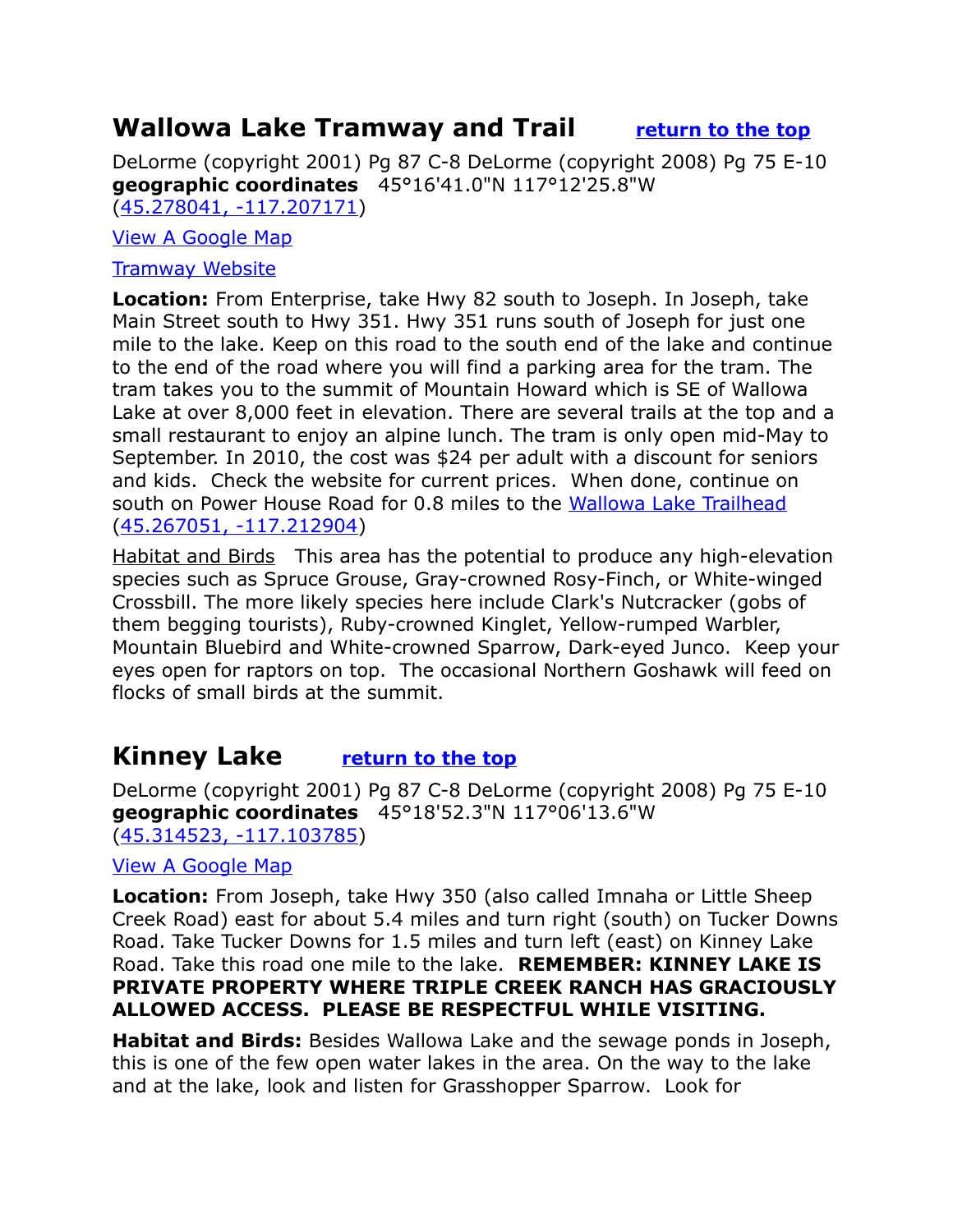waterfowl, shorebirds, passerines and Gray Partridge here. (Thanks to Howard Horvath, David Smith and Jamie Simmons for this info).

# <span id="page-14-0"></span>**Ferguson Ridge Ski Area [return to the top](#page-0-0)**

DeLorme (copyright 2001) Pg 87 C-8 DeLorme (copyright 2008) Pg 75 E-10 **geographic coordinates** 45°17'08.1"N 117°07'10.8"W Entrance and Parking Area [\(45.285569, -117.119665\)](https://www.google.com/maps/place/45%C2%B017)

[View A Google Map](http://maps.google.com/maps/ms?hl=en&ie=UTF8&msa=0&ll=45.284308,-117.023621&spn=0.191797,0.528374&z=12&msid=108036481085398338899.000479724da39bea20a5c)

 [eBird Hotspot Checklist for F](http://ebird.org/ebird/hotspot/L2471967?yr=all&m=&rank=mrec)erguson Ski Area

**Location:** Drive east 5.4 miles from Joseph, on Hwy 350. Turn right on Tucker Down Road (County Road 633). Drive south for approximately 3.6 miles and look for the sign to the ski resort. When you first turn onto the entrance road, there is a large parking area. Sometimes the birding is best here (especially during ski season) because you don't have to fight the ski resort noise. You can drive all the way into the resort and search for birds.

**Habitat and Birds:** Mixed conifers and wide open spaces. This is a decent location for finding the big three most wanted birds (White-winged Crossbill, Pine Grosbeak, Spruce Grouse). That's not all you can see here though. Look for Snow Buntings and Gray-crowned Rosy-Finches on the way up to the trail (Tucker Down Rd.). Dusky and Ruffed Grouse are here along with the Spruce Grouse and you have a decent chance of seeing all three. Keep an eye out for Great Gray Owl in the open areas. Cassin's Finches and Red Crossbills are here along with Gray Jay, Black-backed Woodpecker and American Threetoed Woodpecker. If you will be visiting the Joseph area, this is a must see location. Be careful of snow levels in winter.

# <span id="page-14-1"></span>**McCully Creek [return to the top](#page-0-0)**

DeLorme (copyright 2001) Pg 87 C-8 DeLorme (copyright 2008) Pg 75 E-10 **geographic coordinates** 45°16'38.0"N 117°08'09.4"W [\(45.277227, -117.135954\)](https://www.google.com/maps/place/45%C2%B016)

[View A Google Map](http://maps.google.com/maps/ms?hl=en&ie=UTF8&msa=0&ll=45.284308,-117.023621&spn=0.191797,0.528374&z=12&msid=108036481085398338899.000479724da39bea20a5c)

[eBird Hotspot Checklist for McCully Creek](http://ebird.org/ebird/hotspot/L2471967?yr=all&m=&rank=mrec)

Check Out ["Falcon Guide: Hiking Oregon's Eaglecap Wilderness"](http://www.amazon.com/Hiking-Oregons-Wilderness-Regional-Series/dp/0762722436)

**Location:** Drive east 5.4 miles from Joseph, on Hwy 350. Turn right on Tucker Down Road (County Road 633). Drive south for approximately 4.6 miles, (one mile past the Ferguson Ridge Ski Area turnoff). Turn right on FS Road 3920-012. The trailhead is approximately 0.5 miles. You can park at the trailhead and access the trail there or you can park down by the gate (don't block the gate) and begin your walk there. Hike about 0.75 miles and the gravel ends where the trail splits. Take the left split (Look for an arrow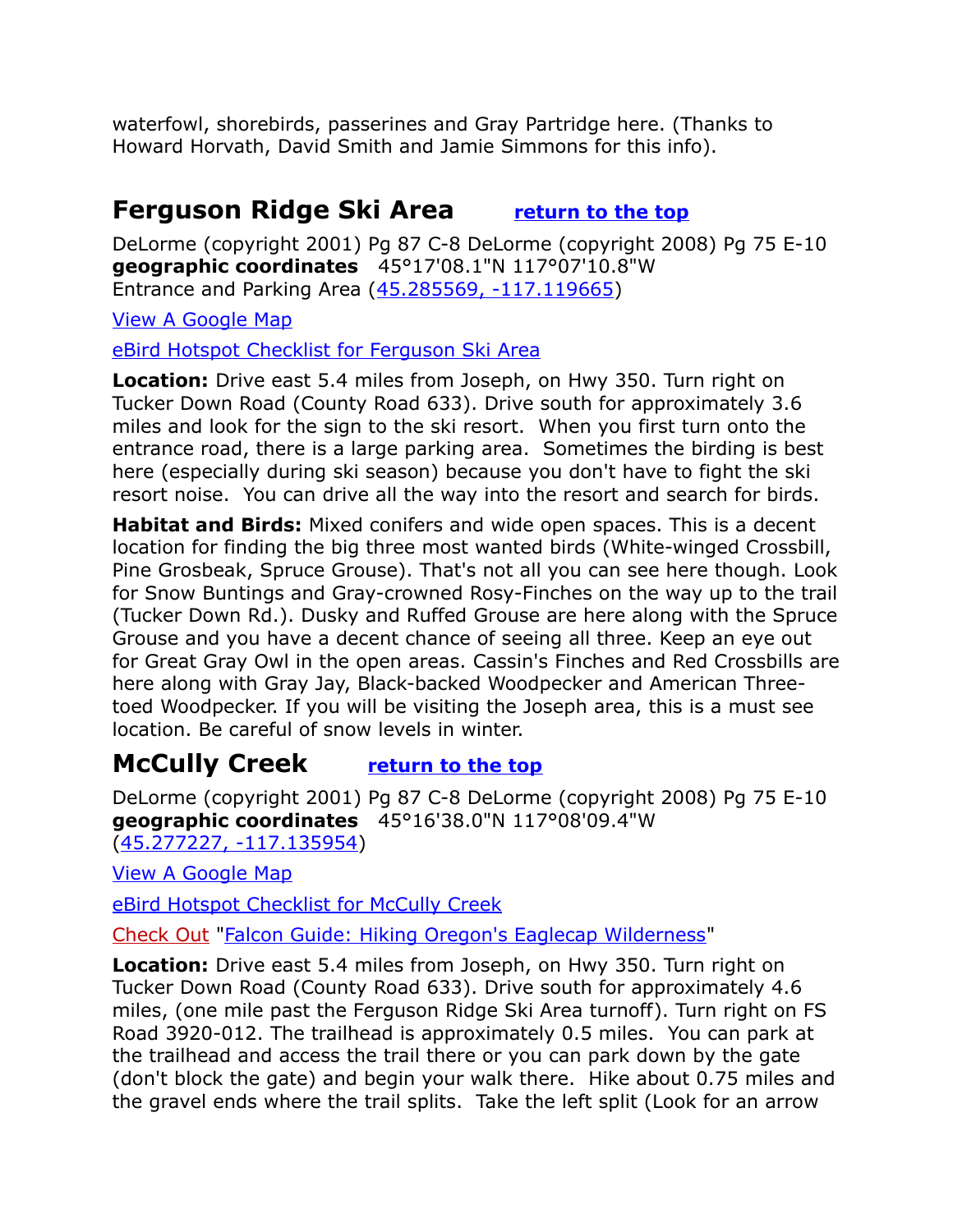made from small rocks) and hike for as long as you have time. Watch for cryptically colored grouse along the trail edges and on fallen logs off the trail. The author has found August to be a good time to find birds here as the chicks are well grown and the adult females make soft contact calls to warn all the kids of approaching danger.

**Habitat and Birds:** Mixed conifers and high mountain meadows. This is one of the best locations in the Wallowa Mountains for finding the big three most wanted birds (White-winged Crossbill, Pine Grosbeak, Spruce Grouse). That's not all you can see here though. Look for Snow Buntings and Gray-crowned Rosy-Finches on the way up to the trail (Tucker Down Rd.). Dusky and Ruffed Grouse are here along with the Spruce Grouse and you have a decent chance of seeing all three. Keep an eye out for Great Gray Owl in the open areas. Cassin's Finches and Red Crossbills are here along with Gray Jay, Black-backed Woodpecker and American Three-toed Woodpecker. If you will be visiting the Joseph area, this is a must see location. Be careful of snow levels in winter.

## <span id="page-15-0"></span>**Clear Lake Ridge Nature Conservancy Reserve [return to the top](#page-0-0)**

DeLorme (copyright 2001) Pg 88 C-1 DeLorme (copyright 2008) Pg 88 D-1 **geographic coordinates** 45°28'36.4"N 116°56'10.1"W [\(45.476782, -116.936140\)](https://www.google.com/maps/place/45%C2%B028)

#### [View A Google Map](http://maps.google.com/maps/ms?hl=en&ie=UTF8&msa=0&msid=108036481085398338899.00047901366c8f8357ef1&ll=45.420624,-117.034607&spn=0.767271,2.113495&z=10)

**Location:** The preserve is accessed on a rough—but scenic—hiking trail up Devil's Gulch. To reach the trailhead from Joseph:

- Drive approximately 20 miles east on the Little Sheep Creek Highway (toward Imnaha)
- After you pass the Wallowa-Whitman National Forest sign on the south (right) side of the highway, pull over at the next tributary and park on the south side of the highway. (If you pass a fish hatchery located .5 mile further, you'll know you have missed the preserve entrance.)
- Cross the footbridge over the creek just east of the preserve signs.
- Go through the pole fence and hike up the canyon.

**Habitat and Birds:** [Welcome to Clear Lake Ridge Nature Conservancy](http://www.nature.org/ourinitiatives/regions/northamerica/unitedstates/oregon/placesweprotect/clear-lake-ridge.xml)  **[Reserve](http://www.nature.org/ourinitiatives/regions/northamerica/unitedstates/oregon/placesweprotect/clear-lake-ridge.xml)**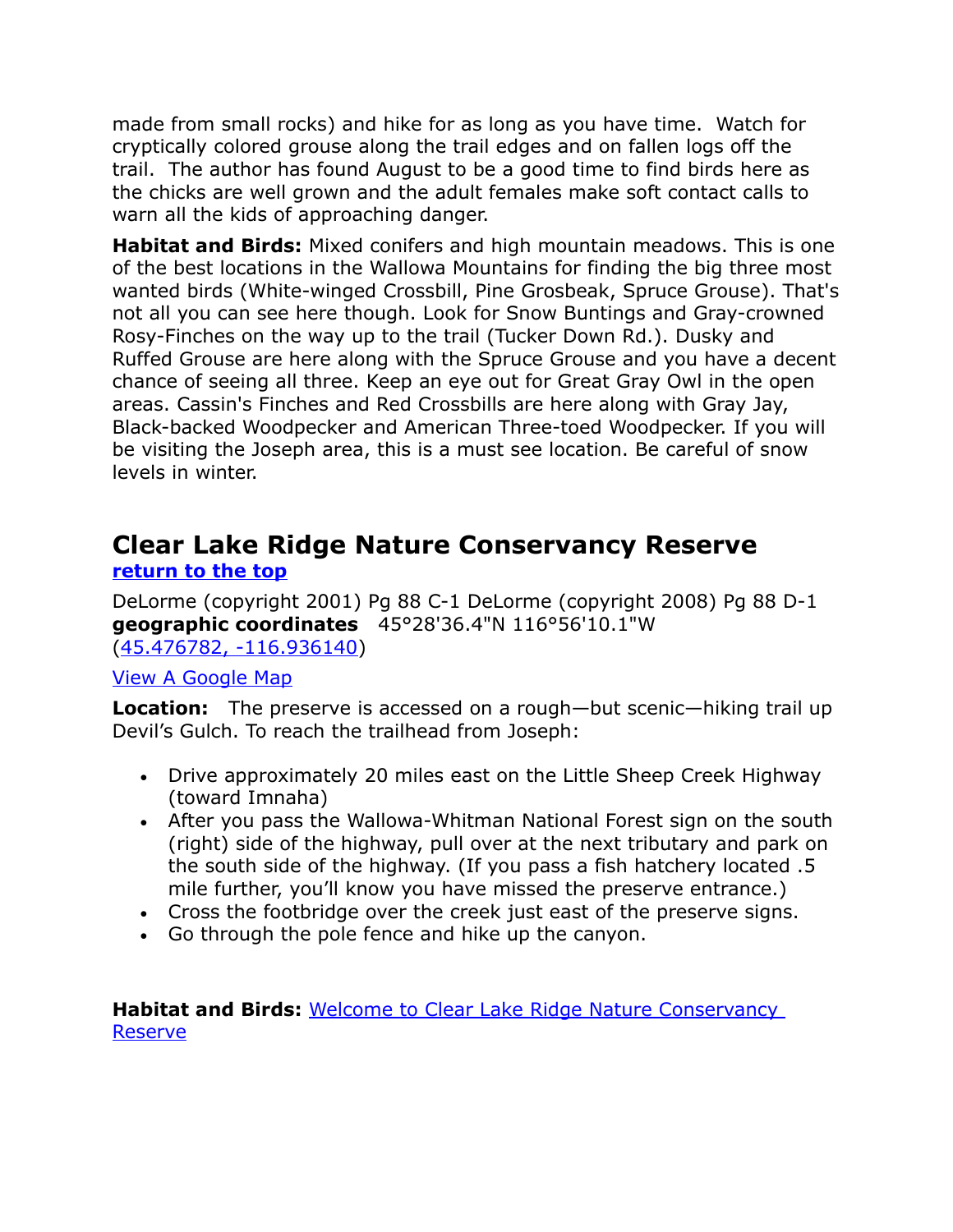## <span id="page-16-1"></span>**Imnaha [return to the top](#page-0-0)**

DeLorme (copyright 2001) Pg 88 B-1 DeLorme (copyright 2008) Pg 88 C-1 **geographic coordinates** 45°33'33.9"N 116°49'59.0"W [\(45.559412, -116.833048\)](https://www.google.com/maps/place/45%C2%B033)

#### [View A Google Map](http://maps.google.com/maps/ms?hl=en&ie=UTF8&msa=0&msid=108036481085398338899.00047901366c8f8357ef1&ll=45.420624,-117.034607&spn=0.767271,2.113495&z=10)

**Location:** Imnaha is in NE Wallowa County. From Joseph, take Hwy 350 north for 29.2 miles to Imnaha. Imnaha is right on the Imnaha River. If you're looking for a place to stay so you don't have to go back to Joseph or Enterprise, consider the [Imnaha River Inn Bed & Breakfast](http://www.imnahariverinn.com/) or the rather spartan [Imnaha Motel and RV Park.](http://www.wallowacountychamber.com/list/member/imnaha-motel-rv-park-imnaha-1710)

**Habitat and Birds:** The tiny berg of Imnaha is located at the confluence of several waterways, so it has the potential to be a bottleneck for migrating passerines. It also provides a good amount of riparian area surrounded by steep canyons. Some of the birds you might see here include Common Merganser, Chukar, Spotted Sandpiper, Vaux's Swift, Belted Kingfisher, Lazuli Bunting, Lark Sparrow, a myriad of migrants and both Canyon and Rock Wrens. Check out the gardens and ornamental plantings during summer. You may be able to pick up a Broad-tailed Hummingbird. The surrounding hills are mostly timbered and can produce Dusky Grouse, Spruce Grouse, Ruffed Grouse, Northern Goshawk, Calliope Hummingbird, Red-naped Sapsucker, Lewis's Woodpecker, American Three-toed Woodpecker, Pileated Woodpecker, Olive-sided Flycatcher, "Western-type" Flycatcher (The distribution of Cordilleran/Pacific -slope in Eastern Oregon is not well understood), Dusky Flycatcher, Gray Jay, Tree Swallow, three nuthatch species, Mountain and Western Bluebirds, both kinglets, Townsend's Warbler, Western Tanager, Purple Finch, Cassin's Finch and Red Crossbill to name only a few. Both Yellow-billed Cuckoo and Peregrine Falcon have been reported from this area in the past.

## <span id="page-16-0"></span>**Zumwalt Prairie Nature Conservancy Preserve [return to the top](#page-0-0)**

DeLorme (copyright 2001) Pg 88 B-1 DeLorme (copyright 2008) Pg 88 C-1 **geographic coordinates** 45°40'51.5"N 116°56'23.3"W [\(45.680957, -116.939814\)](https://www.google.com/maps/place/45%C2%B040)

#### [View A Google Map](http://maps.google.com/maps/ms?hl=en&ie=UTF8&msa=0&msid=108036481085398338899.00047901366c8f8357ef1&ll=45.420624,-117.034607&spn=0.767271,2.113495&z=10)

**Location:** (**from Enterprise, OR**) Take Hwy 82 towards Joseph approximately 3 miles. Turn left on Crow Creek Road. Go 5 miles and turn right on Zumwalt / Buckhorn Road. After approximately 14 miles, you will find yourself at the junction of Zumwalt /Buckhorn Road (697 Road) and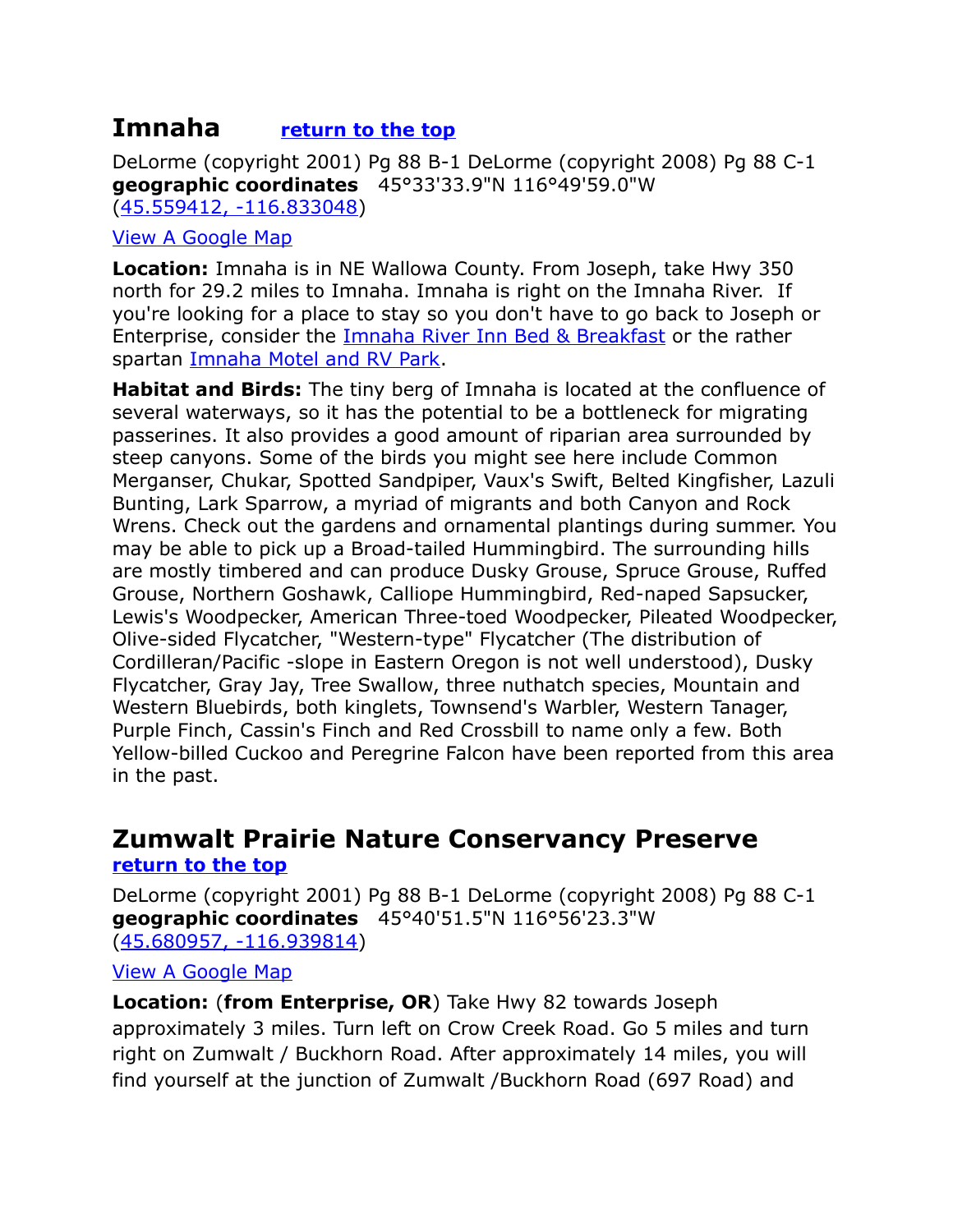Duckett Road (716 Road). Consult the following website for trails [Directions](http://www.nature.org/ourinitiatives/regions/northamerica/unitedstates/oregon/placesweprotect/zumwalt-prairie-trails-tour-map-2013.pdf) [to Trails and Trail Map](http://www.nature.org/ourinitiatives/regions/northamerica/unitedstates/oregon/placesweprotect/zumwalt-prairie-trails-tour-map-2013.pdf)

**Habitat and Birds:** [Zumwalt Prairie](https://en.wikipedia.org/wiki/Zumwalt_Prairie) is North America's largest remaining grassland of its type. A list of birds from this location might include the following: Green-winged Teal, Mountain Quail, Snowy Owl, Cooper's Hawk, American Kestrel, Lewis's Woodpecker, Western & Eastern Kingbirds, Redeyed Vireo (rare), Clark's Nutcracker, Horned Lark, Black-capped Chickadee, Rock Wren, Canyon Wren, House Wren, Cedar Waxwing, Western Tanager, Chipping Sparrow, Vesper Sparrow, Savannah Sparrow, Lazuli Bunting, Western Meadowlark.

# <span id="page-17-0"></span>**Hat Point [return to the top](#page-0-0)**

DeLorme (copyright 2001) Pg 88 C-2 DeLorme (copyright 2008) Pg 88 D-2 **geographic coordinates** 45°26'15.5"N 116°39'43.5"W [\(45.437628, -116.662097\)](https://www.google.com/maps/place/45%C2%B026)

[View A Google Map](http://maps.google.com/maps/ms?hl=en&ie=UTF8&msa=0&msid=108036481085398338899.00047901366c8f8357ef1&ll=45.420624,-117.034607&spn=0.767271,2.113495&z=10)

[eBird Hotspot Checklist for Hat Point Road](http://ebird.org/ebird/hotspot/L2799991?yr=all&m=&rank=mrec)

**Location:** Hat Point is approximately 56 miles NE of Joseph. From Joseph, take Hwy 350, approximately 33 miles to Imnaha. At the town of Imnaha, take FR 4240 south and then FR 315 to Hat Point which is approximately 23.5 miles to the Hat Point Trailhead. This road is a one-lane gravel road with turnouts, has been resurfaced and is suitable for passenger cars. There is a stock loading ramp, hitch rails, fully accessible restrooms, no camping or water on site. You can usually access the trailhead from July to November and is an entrance to the Hells Canyon National Recreation Area and the Snake River. Northwest Forest Pass required except for day use area. Pay station on site.

**Habitat and Birds:** The mountain birding is wonderful all along FR 4240. You could easily spend a whole morning birding your way to Hat Point. If you don't see a single bird, the view will make the trip worthwhile. High altitude forests support high altitude birds. Ruffed, Dusky and Spruce Grouse can be found here. Mountain Quail have been seen here as well. Black-backed and American Three-toed Woodpeckers can be found along with several other woodpecker species (especially Williamson's Sapsucker). Rarely, Whitewinged Crossbills and Pine Grosbeaks can be seen in the area along with many more common forest species.

## <span id="page-17-1"></span>**Hell's Canyon National Recreation Area [return to](#page-0-0)  [the top](#page-0-0)**